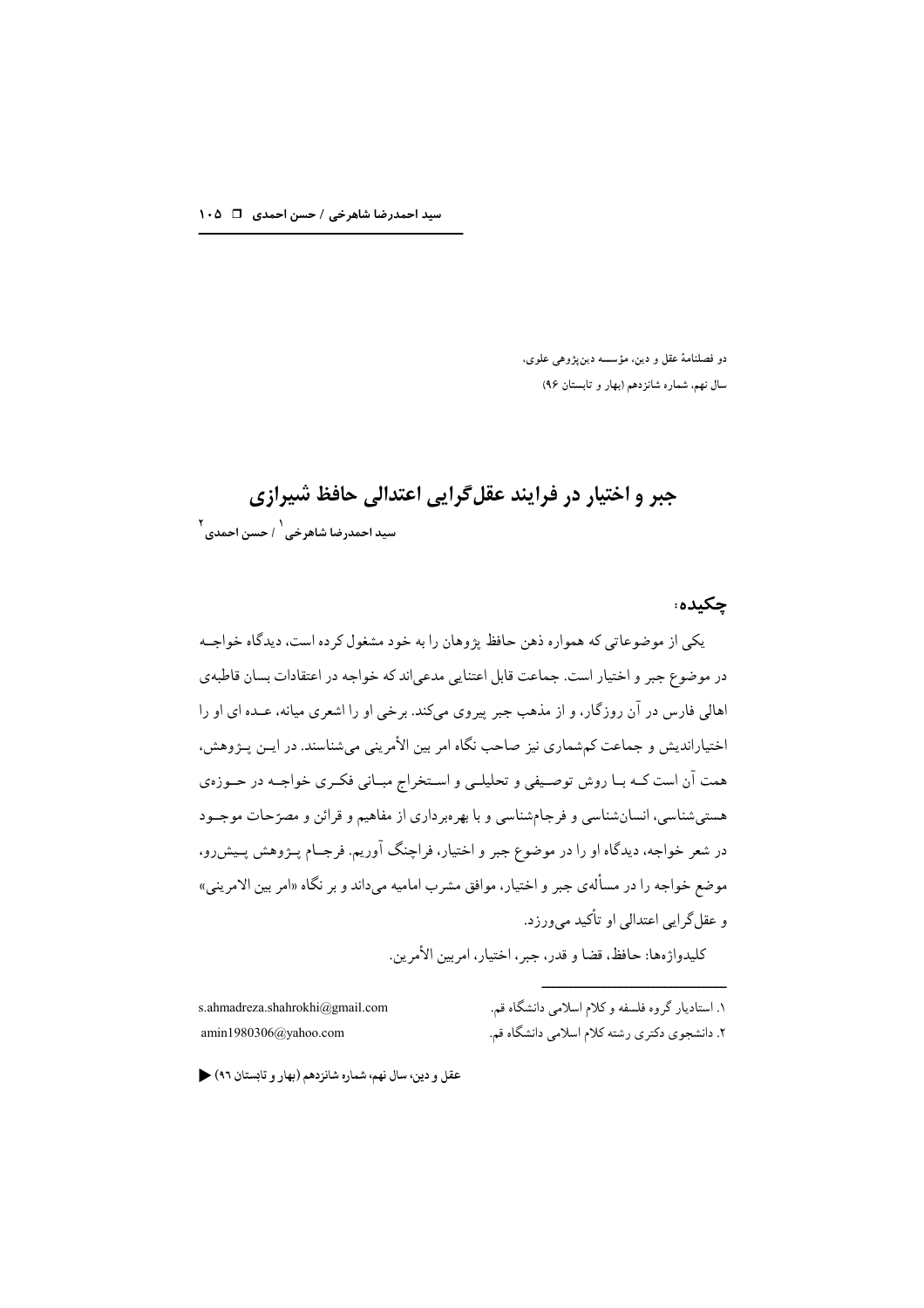۱۰۶ ق جبر و اختیار در فرایند عقل گرایی اعتدالی حافظ شیرازی

#### مقدمه

شمسالدین محمد حافظ شیرازی که آوازهی غزلهایش شهرت خاص و عام دارد سر پر سودایی در پرداختن به مسألهی جبر و اختیار داشته است؛ تا آنجا که جمــاعتی او را جبری مسلک و بر خی او را در شمار امامیه دانسـته و عـدهی کـم شـماری نیــز دیدگاهها و توجیهات دیگری ایراز داشتهاند.

در این پژوهش همت آن است تا اندیشهی کلامی او را در موضوع جبر و اختیـار، مورد بررسی قرار داده، ضمن نقد و رد برخی دیدگاهها از جملـه دیـدگاهی کـه او را اشعری و جبری می پندارد، به تقویت و تجهیز دیدگاه مختار که موافق با مشرب امامیه است و خواجه را عقل گرایی اعتدالی می داند، بیر دازیم.

ضرورت این پژوهش را باید در سهم انکار نشدنی خواجه حافظ شیرازی در فکر و فرهنگ و زبان مردم ایران زمین و سایر ملل آشنا به زبـان فارســی جســتجو کــرد. بنابراین آنچه که از اهمیتی صد چندان برخوردار است، تصویر سازی درست و مطابق با واقع از سیمای افکار و اندیشه های بزرگانی چون حافظ در ذهن و ضمیر مخاطبان است؛ چه اینکه ارائهی تصویری نادرست در حوزهی اندیشههای بنیادین از مشاهیری جون حافظ، مے تواند اثرات نامطلوب بسیاری به همراه داشته باشد.

# نقد و پررسے دیدگاهها

### الف. حافظ، جبري و اشعري محض

عدهای معتقدند دیدگاه حافط درباره جبر و اختیار دقیقا همان دیدگاه اشاعره است. برای اثبات این ادعا با دو دسته از قرائن و شواهد روبرو هستیم؛ شواهد برون متنبی و شواهد درون متنی که توضیح هر یک و نقد و بررسی آن در ادامه خواهد آمد.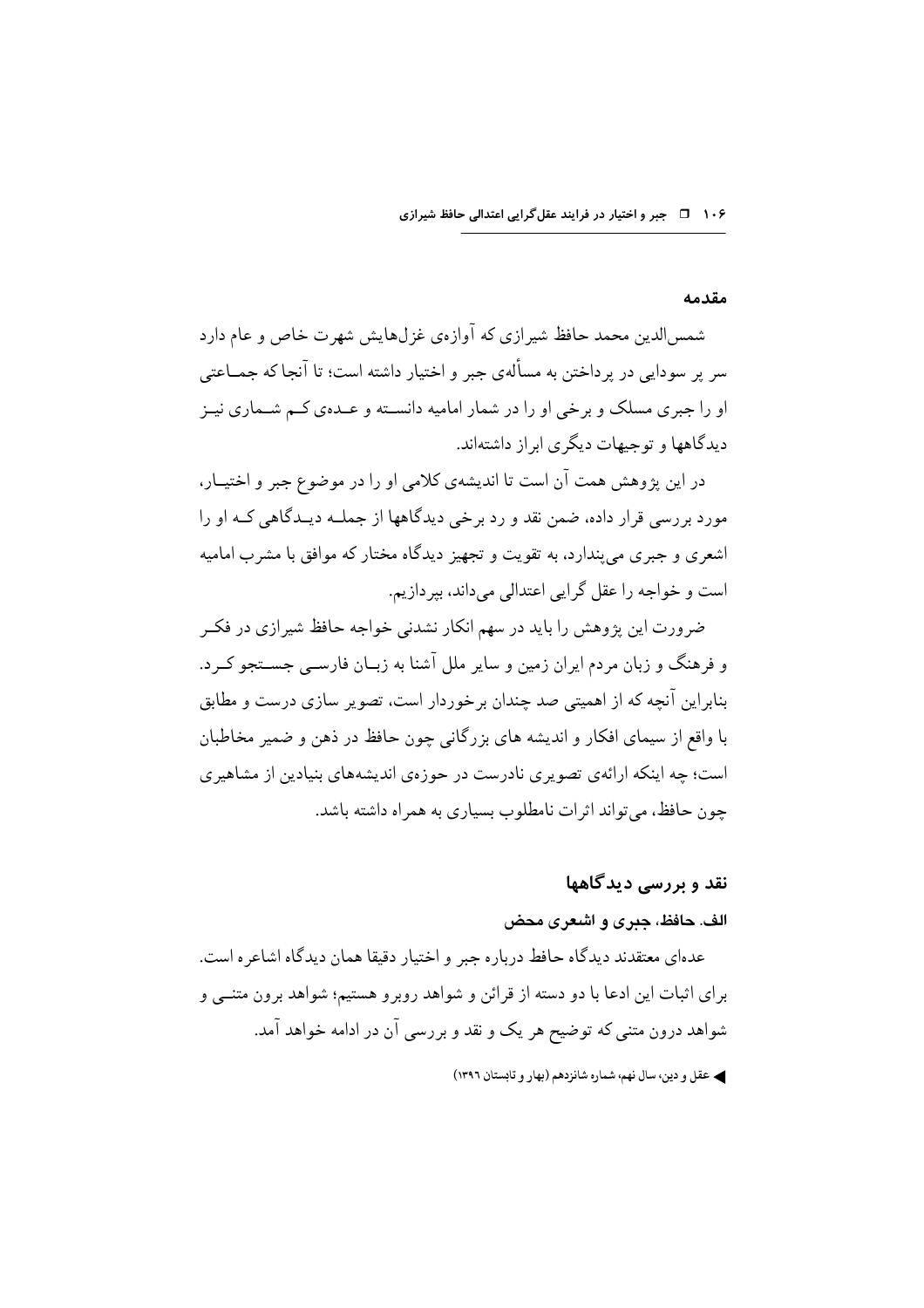۱. شواهد برون متنى

۱\_۱. وضعیت اعتقادی مردم شیراز در عصر حافظ. به گفتهی هواداران جبراندیشی خواجه، «[ تا ] پیش از سلسلهی صفویه، اکثر مـردم ایـران سـنی مـذهب بودنـد و در مغرب و جنوب ایران (مردم فارس شافعی مذهب بودند) و در اعتقادات کلامی، اشعری و جبری مذهب بودند.» (نیازکر مانی[مقاله محمــدجواد مشــکور]۱۳۶۴: ج۱۳، ۱۳۲). حافظ نیز قاعدتاً تحت تأثیر محیط رشد و نمو خود به لحاظ اعتقادی یک اشعری تمام عيار است.

١ـ٢. سرشت ايراني و اوضاع سياسي و اجتماعي عصـر حـافظ. برخـي معتقدنـد اوضاع سیاسی اجتماعی عصر حافظ کـه مصـادف بـا پـورش مغـولان بـه سـرزمین ايران است، باعث نوعي سرخور دگي و افسر دگي در ملت ايران، به ويــژه فرهيختگــان و اهالی فکر و فرهنگ و از جملـه خواجـه حــافظ شــیرازی شــد. نتیجــهی قهـری این سرخوردگی و پأس، روی آوردن به آمـوزهي جبراسـت تــا از ايــن طريــق، هــم تشفی باطنی صورت پذیر د و هــم امیــد بــه آینــده در دلهــا زنــده گــر دد. (مجــدزاده، به تا: ۷۱–۷۲).

به بیانی دیگر، «سرشت نرم و روح تنبل جماعت ایرانی همراه بایورش قـوم تاتـار نیز ، مزید بر علت شده تا حافظ شیرازی که به نوعی عصارهی خصائص ملی ایرانیــان است…جبری مسلکی مُسلّم، بار آید وبرای خویشتن چارهای جز رضـایت و تســلیم، نبيند». (دشتي، ١٣٩٠: ٢٨٠).

۲. شواهد درون متنی

در حیطهی شواهد درونءمتنی، استناد طرفـداران جبراندیشــی خواجــه بــه ابیــات عقل و دين، سال نهم، شماره شانزدهم (بهار و تابستان ٩٦)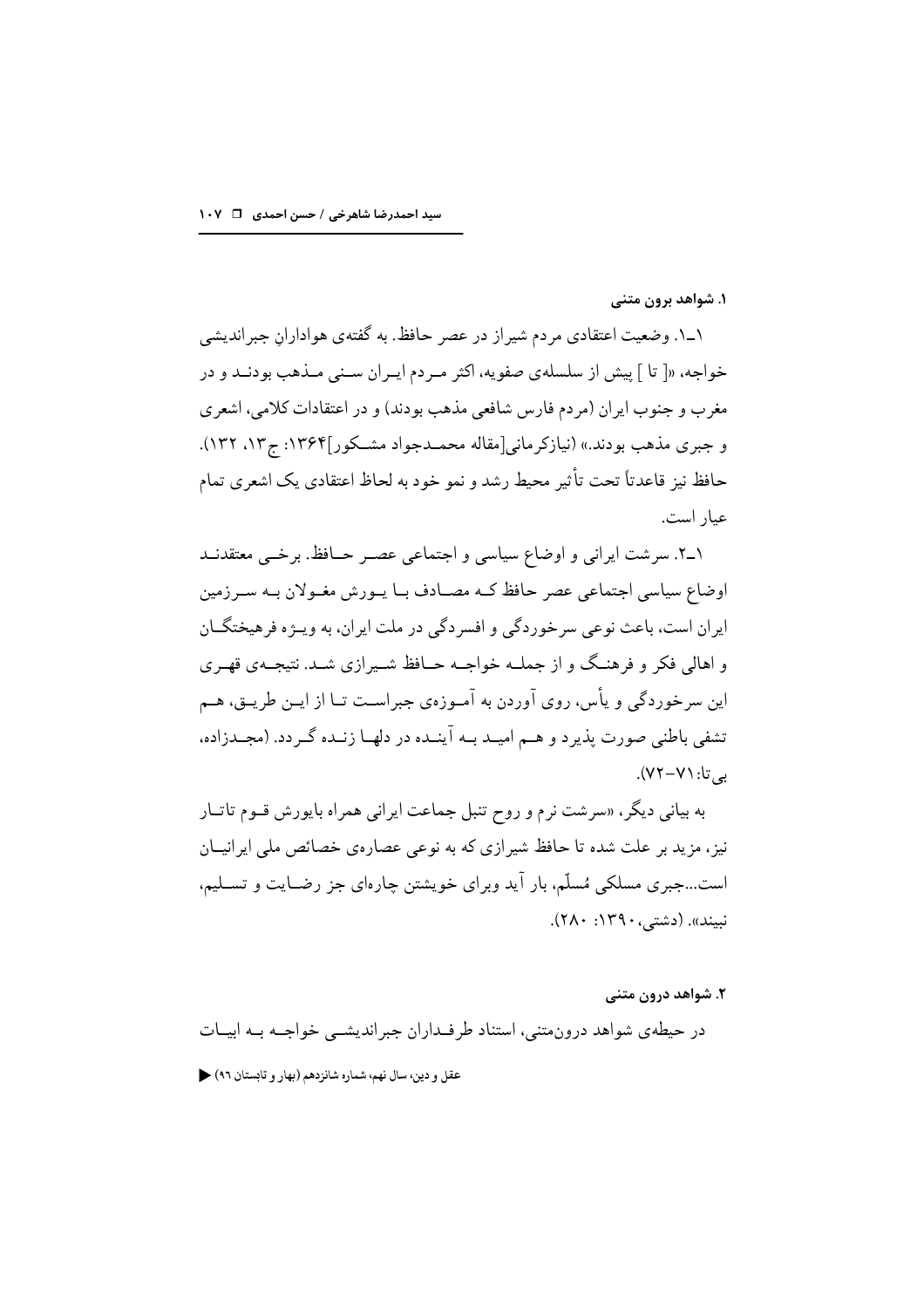فراواني است كه به صورت صريح و شفاف، انســان را دســتبســته و مجبــور معرفــي مے کند: رضــا بــه داده بده وز جبــين گــر ه بگشــاي کـه بر مـن و تـو در اخـتـيار نگشـادسـت گنباه اگیر چپه نبیود اختیار میا حیافظ تــو در طريق ادب باش و گــو گناه من است در کوي نيکنــامـي مـا را گــذر نــدادند گے تو نے پسندی تغییر کن قضا را جــام مي و خــون دل هر يک به کسي دادند در دایره ي قسـمـت اوضـاع چـنیـن باشد گـر رنـج پیش آید و گر راحت اي حكـيم نسبت مـكـن بـه غـيـر كـه اينـها خداكند چـو قسـمـت ازلـی بـی حـضـور ماکردند گــر انــدکـي نه بــه وفق رضاست خر ده مگير

(حافظ،١٣٨٨: ٢٥۶و ١٨۶ص ١١٠و ١٢٥و ٥٣)

نقد و بررسی

دربارهي شواهد درون متنبي و ابياتي كه موهم جبر انديشي حــافظانــد، در بخــش تبیین دیدگاه بر گزیده به تفصیل سخن خواهیم گفت. اما در باب شواهد برون متنی بــا نقدهای زیرروبرو است که به شرح ذیل میباشند: ۱. اینکه مردم ایران و شیراز آن روزگار به لحاظ اعتقادی اشـعری مسـلک بودنــد نمي تواند قرينه ي محكمي بر جبرانديشي خواجه باشد. خواجه، از يــک ســو، مــدعي آزادگی و آزاداندیشی است: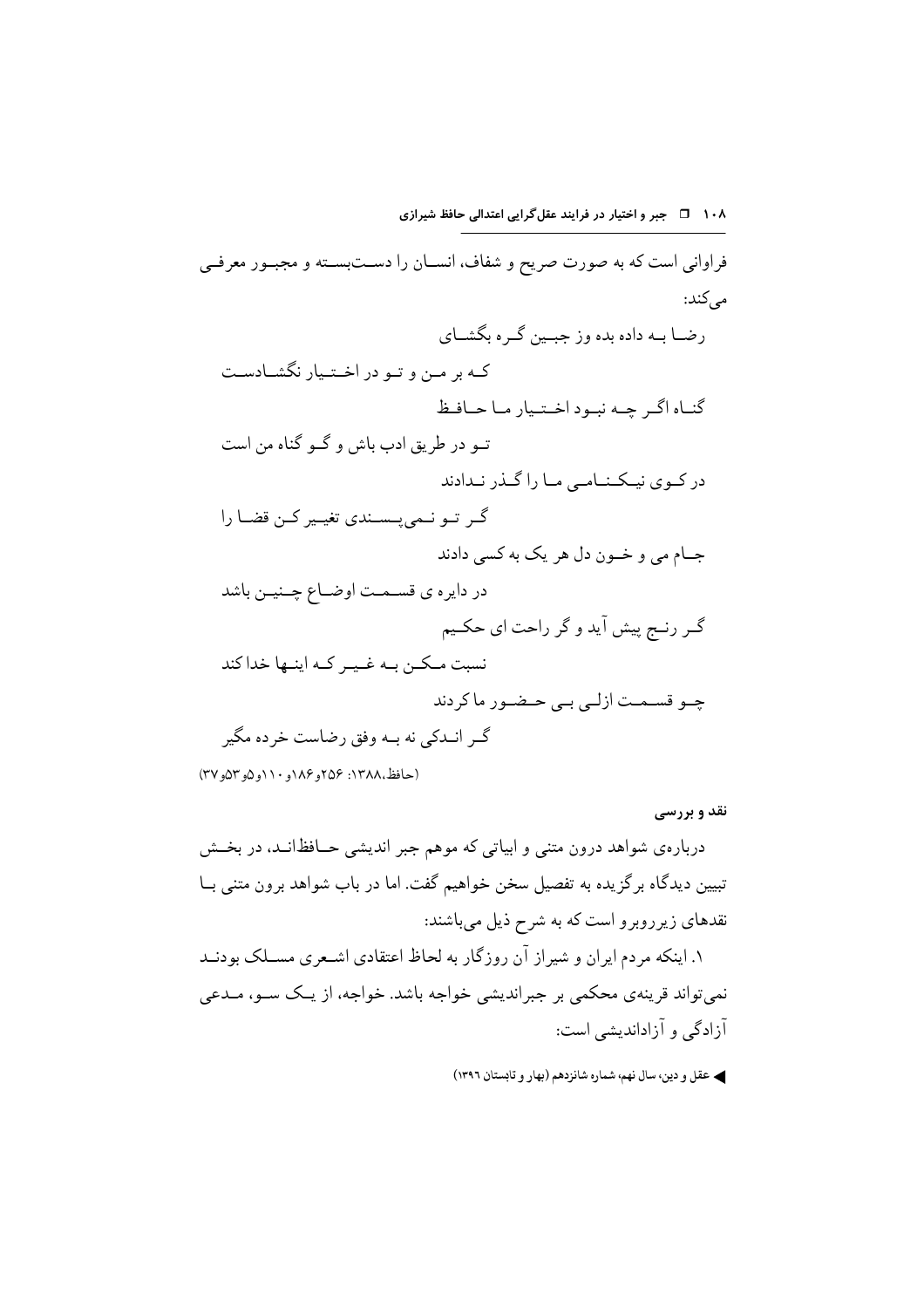سید احمدرضا شاهرخی / حسن احمدی [ 1٠٩

سـرم بـه دنـيــي و عــقــبي فـرو نمي آيد

تبــارک الله از این فتنهها کــه در سر ماست

(همان: ۲۲)

و از سوی دیگر، آنچه که بیش از همه در سیرهی عملــی او نمــود دارد، بریــدن از تمامی تعلق های غیر معقول است. از این رو اسـت کــه هر گــز بــه ســلک خانقاهیــان نشاندار که شیراز آن روز در نیامد. مذهب حافظ بنابر اعتراف خود او مـذهب رنــدی است:

تا به فتوى خرد حرص به زندان كردم (همان: ۳۱۹)

به گفتهي برخي حافظ پژوهان، «حــافظ در ســير فکـري خــويش و تشــخيص و ارزیابی فلسفی، خود را موظف نمی بیند پایههای از پیش طرح شـدهای را بــه عنــوان الفباي "كتاب تشخيص خود" بپذيرد، بلكـه خـود واضـع ايـن الفباسـت» (مرتضـوي،  $\Lambda$ ۱۲۸۸: ج ۱، ۱۲۲).

۲. عدهای درست در نقطهی مقابل کسانی که خواجه را سنی می دانند، بـر تشــیّع او شواهدی به قرار ذیل اقامه کر دهاند:

۲\_۱. معاشران خواجه مانند خواجوي كرماني و محمـد گلنـدام در مـذهب تشـيع روزگار مي گذراندند و «اگر حافظ اهل تسنّن بود چگونه مـي توانسـت وجـود محمّـد گلندام را تحمّل كند آن هم شاگرد پروپاقرصي كه...از اصحاب سـرّ حــافظ بــه شــمار می رفته است؟» (مجاهدی، ۱۳۸۳: ۴۲).

٢\_٢. بر خي از اشعار حافظ، حامل ارادت و سرسبر دگي او به آستان اهل بيـتﷺ و یا قرائت شیعی از ایشان سازگار است. (همان: ۴۳–۴۴):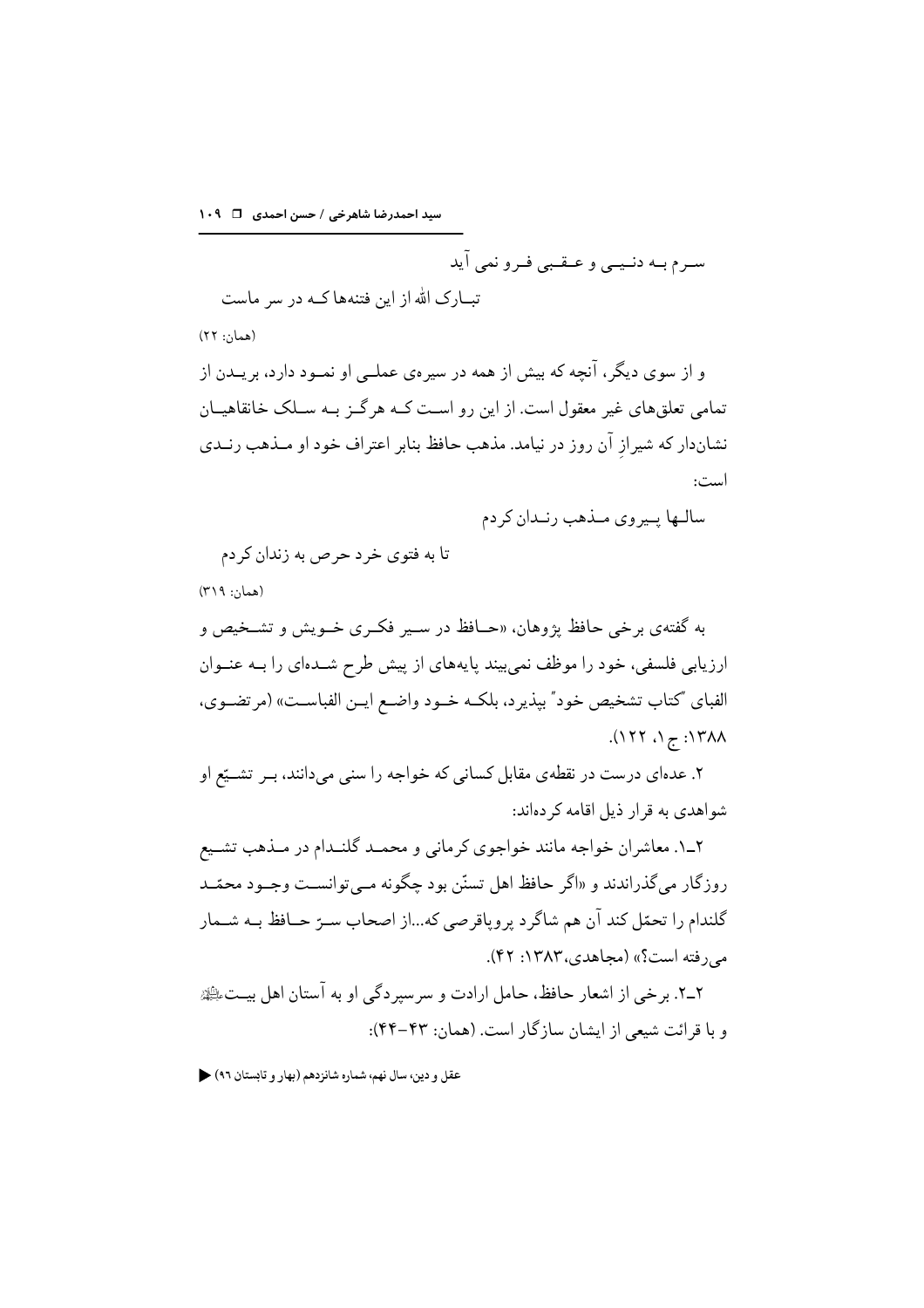۱۱۰ 1 - جبر و اختیار در فرایند عقل گرایی اعتدالی حافظ شیرازی

حافظ! اگر قدم زنی در ره خاندان به صدق بـدرقــهي رهــت شود همّت شحنهي نجف مد دي ز کنــنـدهي در خـيـبـر يــرس اسرار کرم ز خواجهی قنبر پسرس گـر تشـنهي فيـض حـق به صدقي حافظ! سے جے شمسے آن ز سیاقتی کیو ثیر پریس قـمتام بـهشت و دوزخ، آن عـقـدهگـشـاي مــا را نـگـــذارد كـــه درآيـــيــم زيـــاي تبا کے بےود ایپن گر گ رہایے؟ ہنیمیای سے پنجهوی دشتمن(فکن ای شیر خدای)

(حافظ،۱۳۸۸: ۵۲۱ و ۵۱۸ و ۲۹۶)

۲ـ۳. همچنین در این خصوص، به نقل قول برخــي مورخــان نيــز در بــاب تشــيع خواجه اشاره كردهاند كــه پــرداختن بــه آن از حوصــلهى ايــن مجــال خــارج اســت. (مجاهدي، ١٣٨٣: ۴۵-۴۸).

۳. درست است که در محاورات ما ایر انیان، بسیاری از امور با مشیت الهی و قضا و قدر گر ه می خور د. اما این هر گز بدان معنا نیست که جامعهی ایر انی، انسان را مجبور به همان معنایی که در فلسفه و کلام از جبر اراده می شود قلمداد مــی کنــد. چــه شــاهدی روشنتر برای اثبات این مدعا که همین مردم به اصطلاح قضا و قدری، در سختترین دوران حیات سیاسی و اجتماعی خویش یعنی دورهی استیلای مغول هرگز از تـلاش براي خروج از حال نامطلوب به آيندهي مطلوب، سر باز نزدند؛ دوراني كــه شــهرها و قصبات اسلامی، و مراکز علمی اسلامی و مکانهای مقدس، و پـران شــد و بســیاری از عالمان كشته شده اما با اين همه، «ديري نياييد كه اسلام دين رسمي حكومت گشت و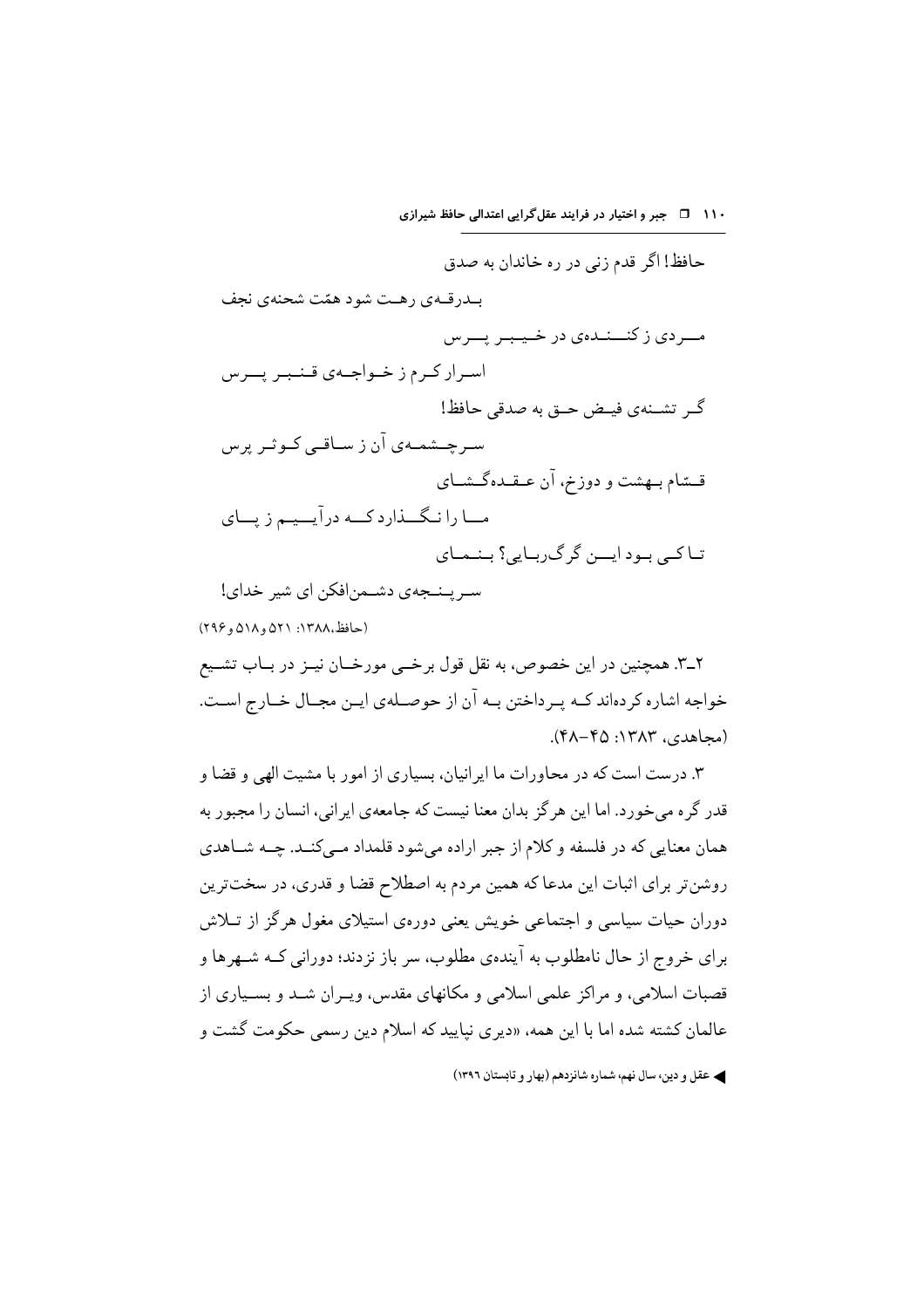مغولانی که کافرانه پا به حریم اسلامیان نهاده بودند... در پایان کار مسلمان بار آمدنــد و به مبلغان اسلام مبدل شدند». (ولايتي،١٣٨٧: ج٢: ٧٣٧) همچنين توســن فرزانگــي ملت اسلام و از جمله ایرانیان، هرگز از حرکت تکاملی باز نایستاد و در طــول همــان دوران مخوف و دهشتزا، اندیشمندان بلند پایهای را در دامان فرهیختگی خود پرورید. (رک: اقبال آشتیانی، ۱۳۸۹: فصل آخر).

در دوران معاصر نیز، این ملت به اصطلاح قضا و قدری، شاهد بالیـدن دو نهضـت بزرگ در دامان خود بوده است؛ یکی جنبش آزادیخواهانــهی مشــر وطیت و دیگــری انقلاب اسلامي.

علاوه بر این موارد، سستبی و تنبلی با مبانی فکری و روح تعلیمات خواجه و نـص بیانات او همخوانی ندارد. این با رجوع به بنیانهای اندیشهی خواجه به خصوص، آراء او در حوزهي انسان شناسي قابل تصديق است. آنحه كه در انديشهي حافظ شــيرازي بیش از همه خودنمایی میکند، نگاه عالی و برخاسته از همّت بلندِ نابغهی شـیراز، بــه نابغهي آفرينش؛ انسان است. گويا دغدغهي هميشگي حافظ اين است كه نكند انسان، خود را آنگونه که باید نشناسد و تن به اموری دهد کـه شایســتهی مقــام انســانی وی نیست؛ بنابراین از یک سو در صدد تبیین و شناسـاندن جایگــاه آدمــی در منظومــهی خلقت است:

کـه ای بلـندنـظر شاهباز سِـدره نشین نــشيمن تــو نه اين كنج محنتآباد است تو را ز کنـگـرهي عـرش ميزنند صفير ندانمت که در این دامگه چه افتاده است (همان :٣٧) و از دیگر سوی، با بیانی آمیخته از ظرافت و لطافت و صد البته از سـر درد، سـعی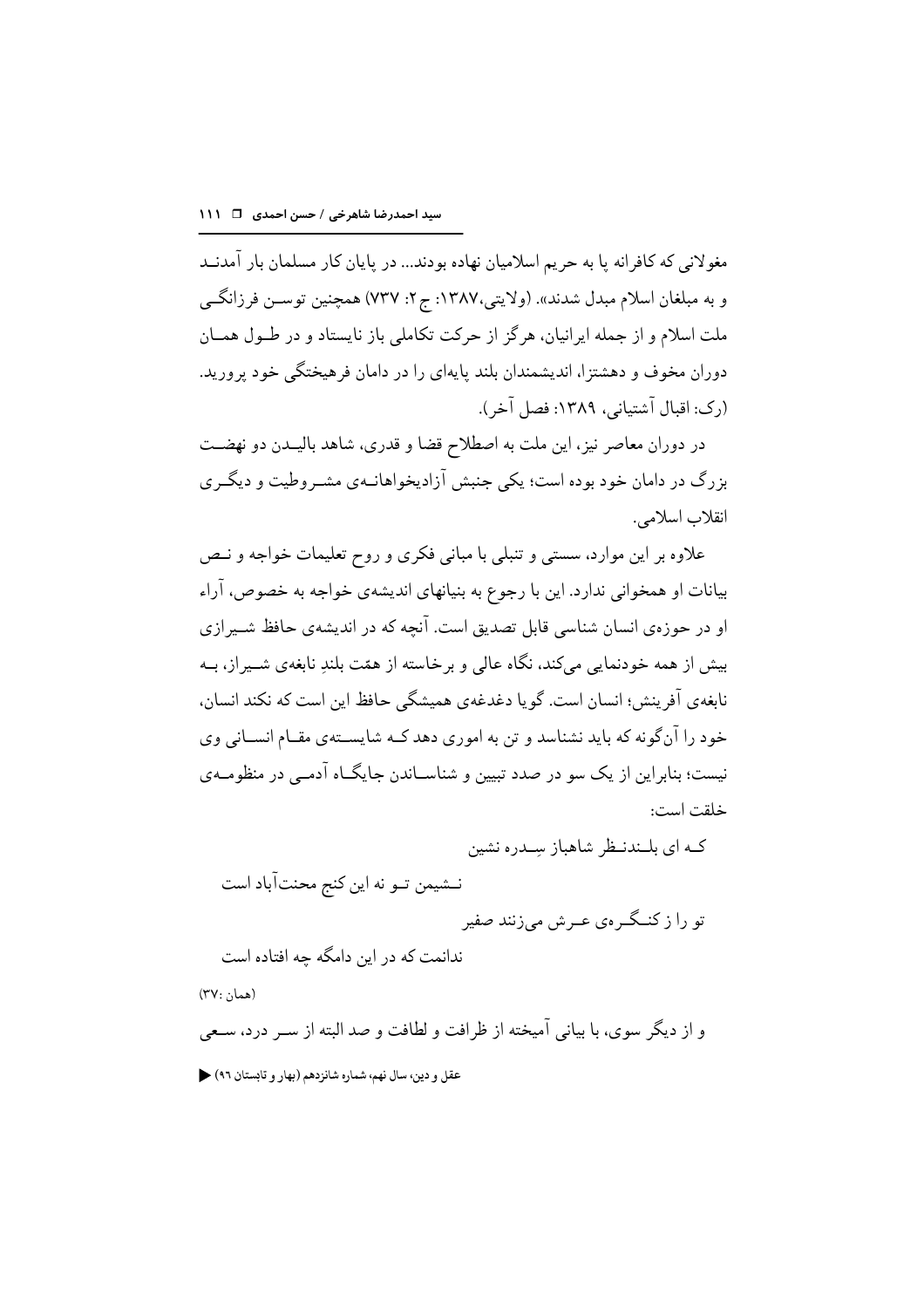۱۱۲ 1 - جبر و اختیار در فرایند عقل گرایی اعتدالی حافظ شیرازی در تهییج و تحریض همتهای به گِل نشسته و ارادههای از نفس افتاده دارد: کـمــتر از ذره نئي پست مشو مهر بورز تا به خلوتگه خورشید رسی چرخ زنان (همان:۳۸۷) درانسان شناسی، حافظ، با اذعان به اینکه از سیاههی قلم تقدیر گریزی نیست، اما سهم انسان را در تدبیر این تقدیر، به طاق نسیان نمی سیارد: قـومي بـه جد و جهـد نـهادند وصل دوست قوم دگر حسوالـه بــه تـقدير مي كنــند مایهی خوشدلی آنجاست که دلدار آنجاست می کنم جهد که خـود را مـگر آنجـا فـکنم  $(Y \cdot \cdot \cdot Y^{\alpha})$ (همان:۱۴۸ در بخش تبیین دیدگاه بر گز یده بیش تر در این باب سخن خواهیم گفـت. بنــابراین

انگاره جبر اندیش بودن خواجه انگاره ای ناصواب و عاری از شواهد متقن است و بـه نظر می رسد توانایی معارضه جدی با شواهدی که خواجه شیر از را عقل گرایی اعتدالی و امر بين الامريني مي شناسد ندارد.

- ب. حافظ، اشعری مبانهرو دیدگاهی نیز بر آن است که حافظ، اشعری است؛ امااشـعری اعتـدالی. بــه عبــارت ديگر، «او در اشعری گری مانند فخر رازی فلسفی مشــرب اســت نــه چونــان غزالــي فلسفه ستيز و فلسفه گريز » (خرمشاهي، ١٣٨٧: ١٠٥). اين ديدگاه، شواهدي از ابيات خواجه به دست مخاطبان خویش می دهد. از جمله این که: «اشاره به نظر پــهی کســب اشعري، به عين اصطلاح، در شعر حافظ هست» (همان: ص١٠۶):
	- ﴾ عقل و دين، سال نهم، شماره شانزدهم (بهار و تابستان ١٣٩٦)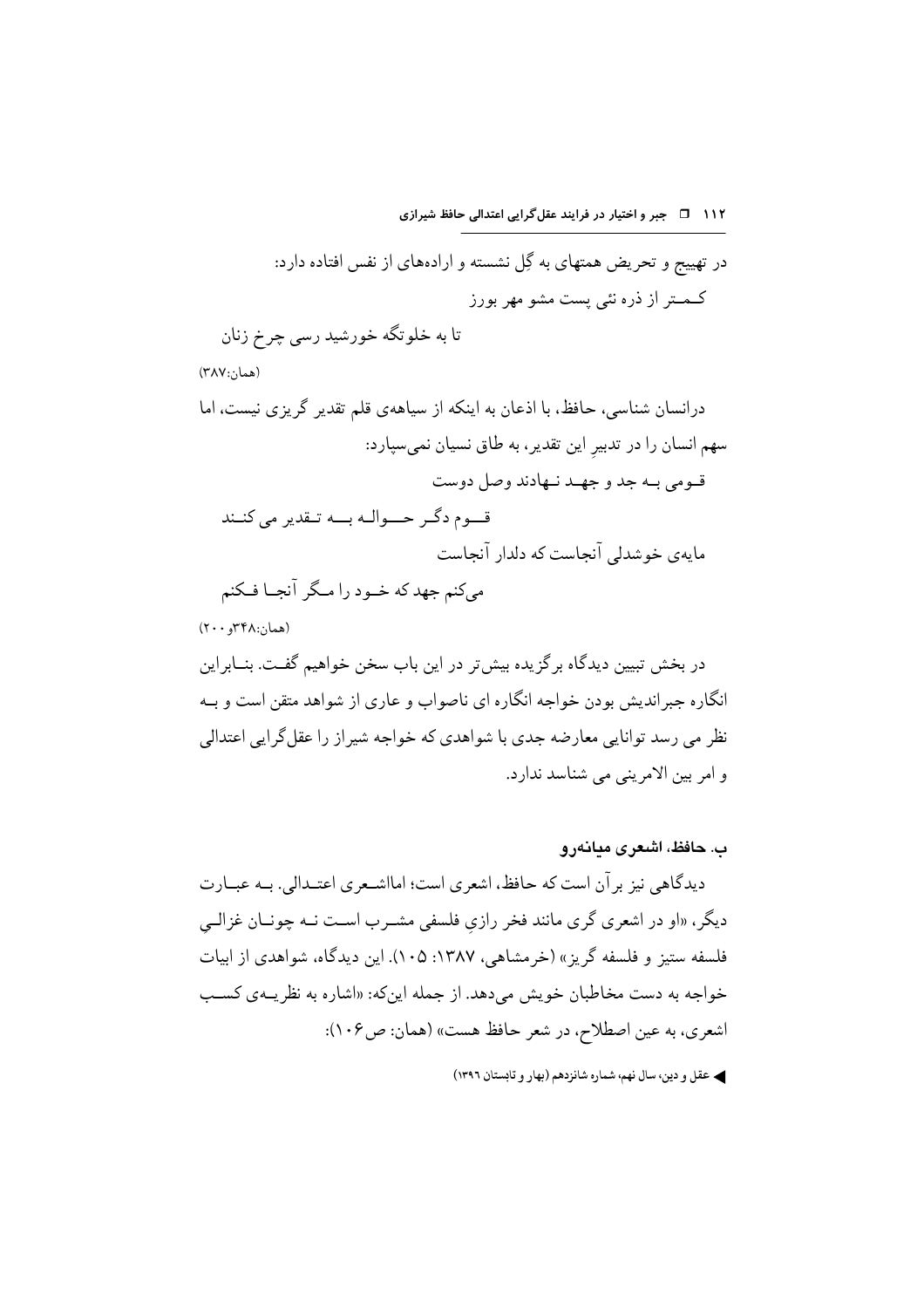سید احمدرضا شاهرخی / حسن احمدی۔ □ ١١٣

می خور که عاشقی نه به کسب است و اختیار

ايـن مـوهــبـت رسـيد ز مـيـراث فـطرتم

(حافظ, ۱۳۸۸: ۳۱۳)

این دیدگاه بر آن است که خواجـه ماننـد اشـاعره، قائـل بـه رؤیـت الهـى اسـت (خرمشاهی، ۱۳۸۷: ۱۰۷) این جان عاریت که به حافظ سبر ده دوست روزي رخـش بـبـيـنم و تسلـيم وي كـنم

(حافظ ١٣٨٨:٣٥١)

همحنین از دیگر نشانههای اشعری،مسلک بودن خواجه در این دیدگاه، برجستگی توحید افعالی در سرودههای اوست و توحید افعالی در مکتب اشـعری بـیش از ســایر مذاهب مورد اهتمام قرار گرفته است. (خرمشاهی:۱۳۸۷، ۱۰۸) گر رنج پیش آید و گر راحت ای حکیم نسبت مکـن بـه غـير که اينها خدا کند (حافظ، ۱۳۸۸: ۱۸۶)

نقد و بررسی دربارهي اين ديدگاه نكاتي به قرار ذيل قابل طرح است: ۱. اصطلاح اشعری اعتدالی اصطلاحی مبهم است. زیرا اگر مقصـود از اعتــدال در اشعریگری، میانهگزینی میان دیدگاه اشاعره و امامیه در مسأله ی جبر و اختیار باشد. چیزی جز ابهام محض، دستاوردی نخواهـد داشـت. اشـاعره در ایـن مسـأله کسـب اندیش|ند و امامیه، بر منهج امر بین الامرین؛ آنگاه پرسش آن است که میانهی ایــن دو ديدگاه حيست؟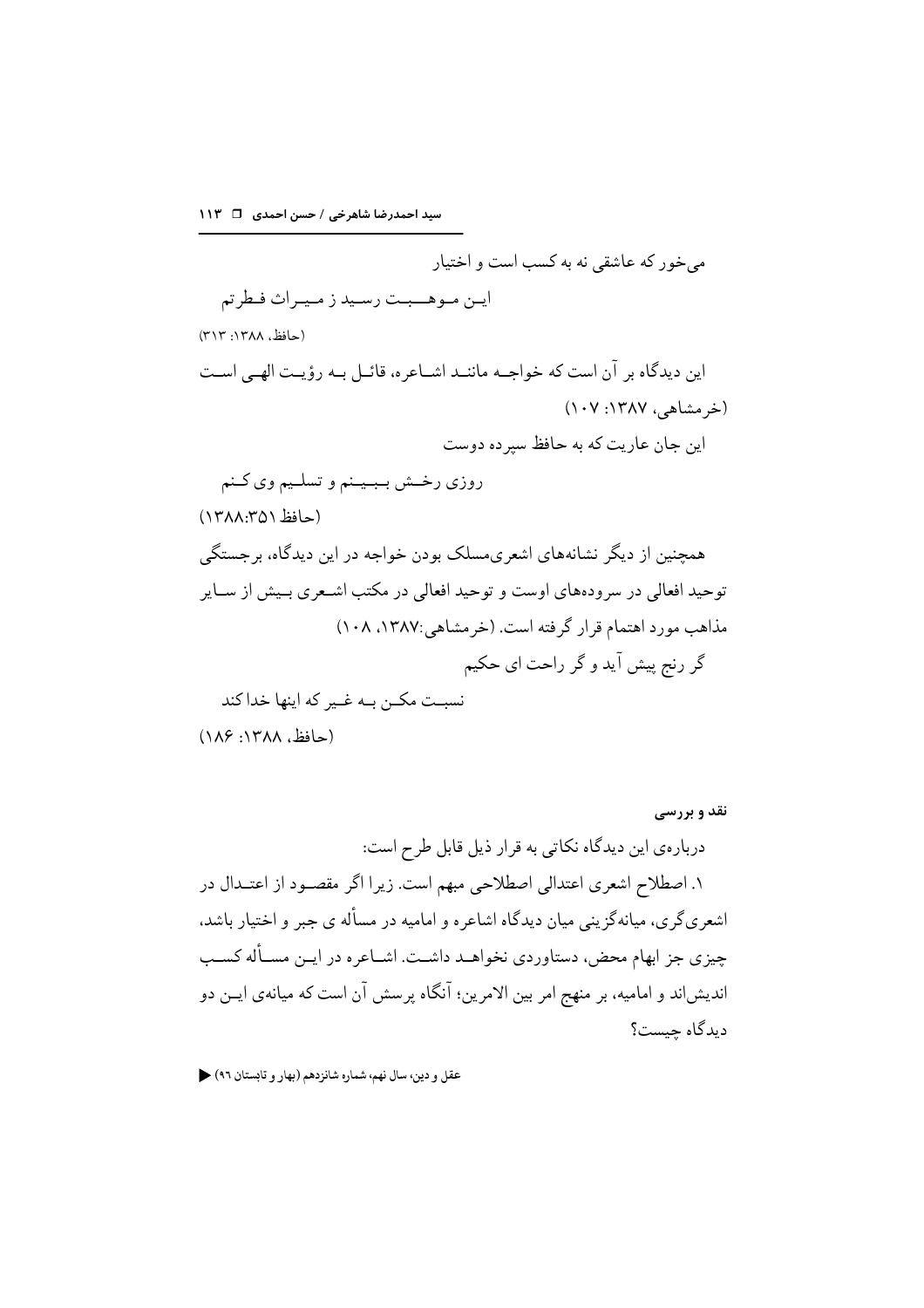۲. شواهدي که براي اشعري گري خواجه اقامه شدهاند حقيقتاً نارســا و در برخــي موارد، مُثبتِ ضدٌّ خويش!ند. به عنوان مثال، بيت: مے خور که عاشقے نه به کسب است و اختیار

ايـن مـوهبـت رسيـد ز ميـراث فـطـر تـــم (حافظ, ۱۳۸۸: ۳۱۳)

به صراحت، دیدگاه کسب را مردود اعلام میکند! طبیعی است که صاحب دیـدگاه مورد نقد خود متوجه این اشکال شده، در صدد حل آن بر آمده است به این تر تیب که: لابد خوانندگان خواهند گفت در این بیت، حافظ، «کسب» را منکر است. حــق بــا

آنان است و ما براي آن دو پاسخ داريم: نخست اينكه اگر حــافظ كســب را كــه يــك نظریهی اعتدالی اشعری است، منکر است، در عوض نظریهی افراطی تر یعنی جبــر را قائل است (حتی در همین بیت). دوم اینکه، اشعری گری حافظ اعتدالی است. جنانکه از انکار کسب و دست کم گرفتن آن بر می آید. (خرمشاهی، ۱۳۸۷: ۱۰۵).

وی در تکمیل و تقویت بخش دوم پاسخ خود، به ابیاتی از دیوان خواجه استناد می كند كه دلالت صريح بر اختيار انديشي دارد. (همان: ١٠-١٠٧).

به نظر می رسد پاسخهای مذکور، نارسا است؛ چراکه:

اولا؛ ياسخ نخست در حقيقت، ياسخ نيست، نوعي عقـب نشــيني و يــذير فتن ايــن اشکال وارد است که بیت مزبور شأنیت استناد را در جهت اثبات اشعری بودن خواجه ندار د.

ثانيا؛ چنانكه پيداست، پاسخ دوم درست نقطهي مقابل پاسخ نخست است. مطـابق این پاسخ نیز استناد به این بیت برای اثبات اشعریگری خواجه مردود است.

ثالثا؛ نفي كسب و اختيار در اين بيت، لزوماً به معنى بذير ش جير در حوزهي افعــال آدمی نیست. خواجه در این بیت، در صدد بیان این حقیقت است که شــالودهی وجــود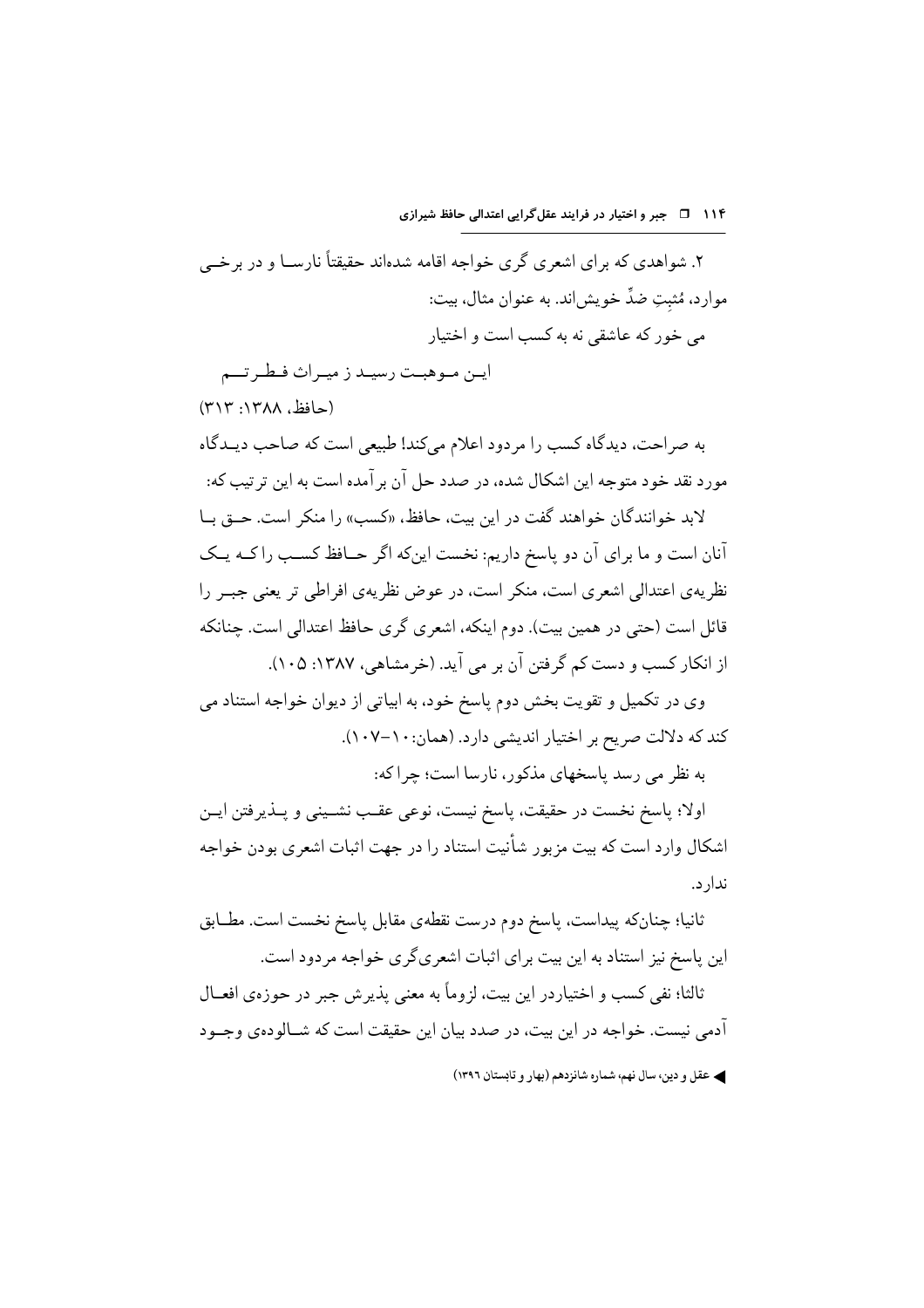آدمی را با جوهر و گوهری با نام عشق، آمیختهاند و این شالوده، از آنحایه که حیلّهی آدمی است، متعلَّق کسب و اختیار، نمیتواند باشد؛ همانگونه که دربارهی ســایر امــور فطري نيز، حكم از اين قرار است. توضيح بيشتر در اين باره را به مباحث آتي موكـول مي کنيم. همحنین استناد به این بیت: این جان عاریت که به حافظ سبر ده دوست روزي رخش ببينم و تـقـديم وي كنم بر جواز «رؤيت الهي» از نگاه خواجه نيز حقيقتا محل تأمل است؛ چراكه: اولا؛ ديدن، لزوماً به معناي ديدن با چشم سر و يا ديدن حسى نيست و ممكن است مقصود از آن، رؤیت باطنی باشد. ثانیا؛ ابیات دیگری در دیوان خواجه هست که اتفاقاً دلالت ہر نفی رؤیت حسے مےکنند: ديــدن روى تــو را ديــدهى جــان بيــن بايد وين كجا مرتبهي چشم جهان بين من است (حافظ، ۱۳۸۸:۵۲۱) نتيجه آنكه انتساب اشعريگري اعتدالي به حافظ، ديدگاهي به غايت مبهم است و

شاید بتوان ادعا کر د که از این حیث، دست کمی از خود نظریهی کسب ندارد.

#### ج. حافظ، پيرو جين عرفاني

عدهای خواجه را جبر اندیش به معنای «جبر عرفانی» مــی(اننــد. در تعریــف جبــر عرفاني گفتهاند: «به اختيار، اختيار خود را در اختيار محبـوب بــاختن و بــه او توڭــل کردن» (اشرف زاده، ۱۳۸۱، :۱۲۵). هنگامی که عارف به کمال عشق و توکّل می رسـد به اختیار، اختیار خود را در اختیار محبوب میگذارد. این نوع از جبر، جبـر عرفــانی عقل و دين، سال نهم، شماره شانزدهم (بهار و تابستان ٩٦) ﴿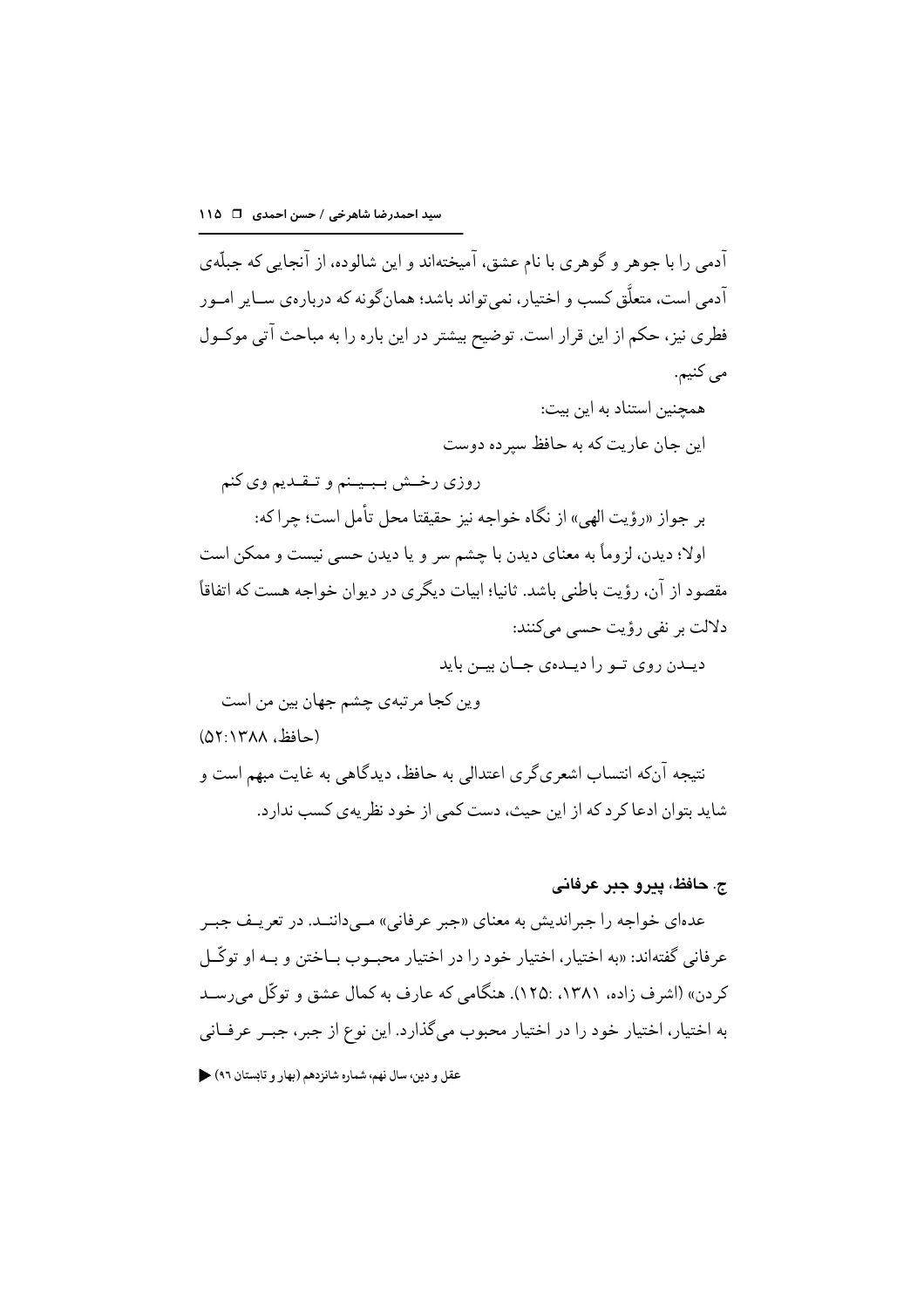است، نه جبر متکلّمان یا انسانهای بی|راده که همه چیز را– به جهت سلب مسئولیت از خود– به قضا و قدر نسبت می دهند. (همو، ۱۳۷۹: ۱۱).

#### **نقد و بررسی**

این توجیه قادر به گر هگشایی از کار به ظاهر فرو بستهی ما نیست. علت آن اسـت که جبر عرفانی به معنایی که گفته شد، ترجمان مقام رضا و توکل است و این، با آنچــه که ما در پی بررسی آنیم متفاوت است. به بیان دیگـر، در دیــوان خواجــه، بــا ابیــاتی مواجهیم که در صدد بیان حقیقتی تکوینی در عالم هستی اسـت کــه عبــارت باشــد از ارادهي قاهر و غالب حضرت حق: چےو قسـمت ازلـی ہے حضور ماکردند گر اندکی نه به وفق رضاست خر ده مگیر گناه اگ حـه نـهود اختـيار مـا حافظ تو در طريق ادب باش، گو گناه من است جام می و خون دل هر یک به کسی دادند در دايـره ي قسمـت اوضاع چنين باشد (حافظ، ۱۳۸۸:۱۳۸۸و ۵۳مو ۲۵۶) در حقیقت، چه عارف به اختیار خود اختیار خویش را به خداوند متعــالی واگــذار کند. (= جبر عرفاني) و چه چنين نکند، آنچه که در بـود و تکـوين عــالم خودنمــايي مي كند، قهر و غلبه ي على الإطلاق ارادهي حضرت حق است.

د. حافظ، اختدار اندیش برخي انديشەوران حوزەي حافظ شناسي معتقدند كه اساساً هيچ عــارفي، جبــري ﴾ عقل و دين، سال نهم، شماره شانزدهم (بهار و تابستان ١٣٩٦)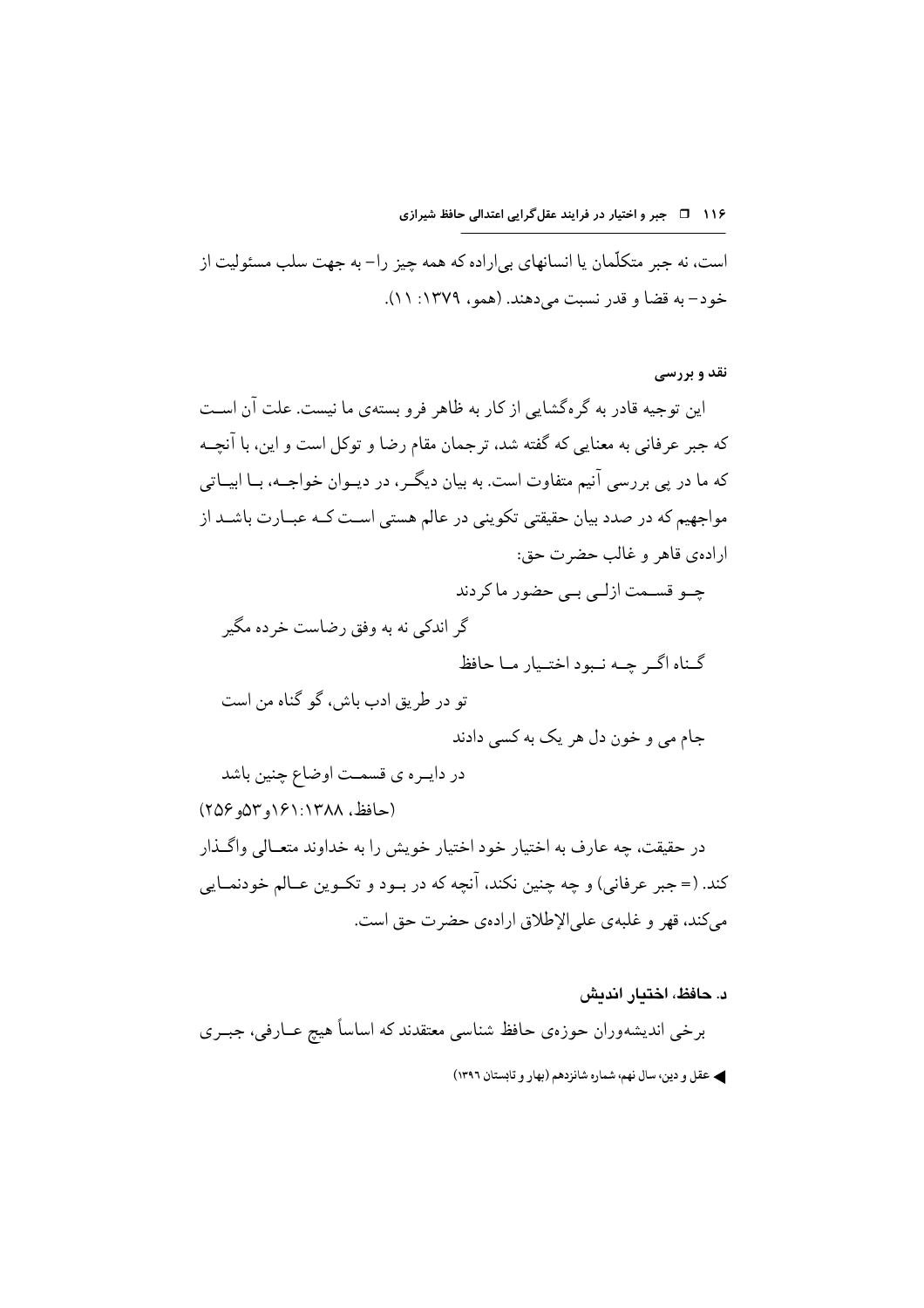مسلک به معنایی که منافی آزادی عمل انسانی است، نمی باشد (بامـداد، ۱۳۶۹: ۲۰۸) و حافظ نیز نمی تواند چنین باشد. شاهد آنکه خواجه در بسیاری از اشـعار خــویش، دعوت به تلاش و کوشش میکند و آنان را که بدون سعی شایسته، مزد و یاداش طلب مي كنند، مورد مذمت قرار مي دهد؛ او شرط در آغوش كشيدن شاهد مقصود را اطاعت از پیر و استقامت محمود میداند. چنین کسی نمی تواند جبری باشد و نباید او را جبری دانست (همان: ٢٠٩).

صاحب اين ديدگاه، ابيات موهم جبرانديشي خواجه را با دو بيان توجيه ميكند: نخست آنکه معدودی از این اشعار، مربوط به زمانی است که خواجه غرق در طلب و حيراني بوده و حرمان و پأس سراسر وجود او را فراگر فته بود و او براي تسلي خــاطر خویش، با زبانی که از آن بوی جبر استشمام می شد، سخن گفته اسـت...و دیگـر آن٤ـه عمدهي اين ابيات، اشاره به عين ثابت اشيا و حدود تكويني آن و عالم تقرّر ماهيات دارد كه امور مربوط به اين حوزه، از حيطهي اختيار، بيرون است (همان: ٢١٠-٢٠٩). نتیجه آنکه خواجه حافظ شیرازی، بر اساس آموزههای قرآن کریم و با بهرهگیــری از عبارات عرفا و حکما سخن میگوید و این جبر، هیچ منافاتی با ارادهی آزاد انسانی  $(L1)$ ندار د (همان: ۲۱۵–۲۱۶).

نقد و بررسی این دیدگاه هر چند در توجیه ابیاتی که دستاویزی بر ای جبر اندیشی حافظ به شمار مي رود اندكي موفق عمل كرده است؛ اما جامعنگر نيست؛ چون: اولا؛ در این دیدگاه دقیقا مشخص نشده که اختیاراندیشی خواجه از نوع تفویضــی است یا امر بین الامرینی و خواجه را باید عقــل گــرای افراطــی از نــوع معتزلــی اش دانست یا عقل گرای اعتدالی از نوع امامی اش؟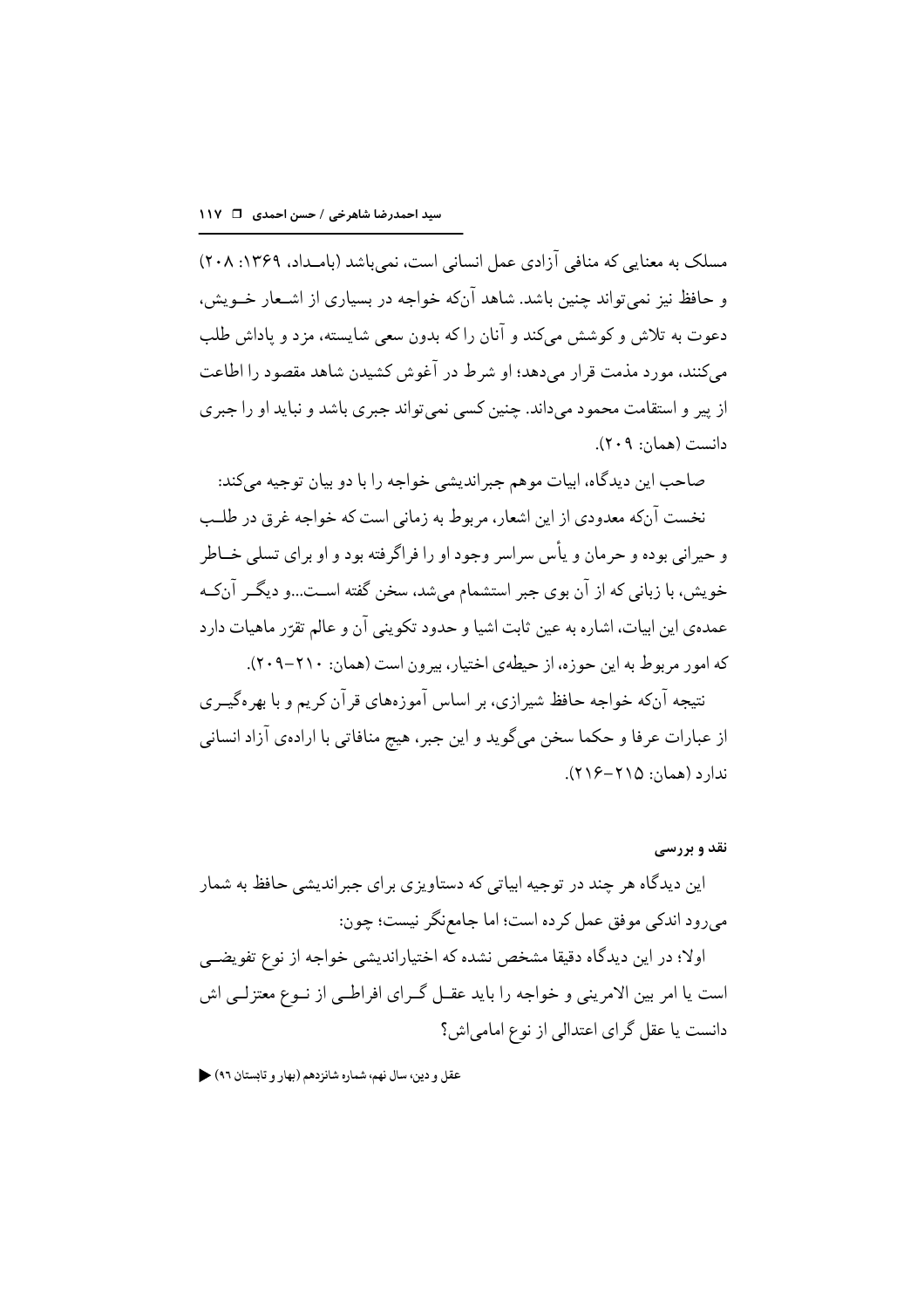۱۱۸ 1 ه جبر و اختیار در فرایند عقل گرایی اعتدالی حافظ شیرازی

ثانیا؛ احالهی عموم ابیات موهم جبریگری خواجه به جبـر تکـوینی نیـز خطـای بزرگی است و با بسیاری از ابیاتی که مربوط به حوزهی اعمال اختیاری انســان اسـت سر سازگاری ندارد: حافظ به خود نيوشيد اين خرقهي مي ألود ای شیخ پاکدامن مــعـذور دار مـا را (حافظ، ۱۳۸۸: ۵) البته صاحب این دیدگاه برخی ابیات این گونه را مربوط به زمانهایی مبی دانــد کــه

سايهي يأس، بر روح و جان خواجه سايه افكنده بود؛ اما اين توجيه، ناتمام است؛ زيرا حافظ شیرازی به شهادت اشعارش برای سختتر پن شـرایط زنـدگی نیـز، نسـخهی نجاتبخش معرفي مي كند:

حافظا در کنــج فقر و خلوت شبهای تار

(همان: ۲۵۵)

علاوه بر آنکه نگاه متعالی خواجه به انسان، چنــانکــه پــیش از ایــن بــدان اشــاره شد، با چنین توجیهاتی سازگار نمی|فتد. بر فرض کـه بتـوان بــا چنــین بیــانی برخــی ابیات موہم جبر اندیشے خواجے را توجیے نمبود؛ بے شبک دربیارہی ابییاتی کیہ هیچ نشانهای از پأس و حرمان در آن نیست نمیتوان چنــین گفـت. ماننــد ایــن بیــت مشهور:

گناه اگرچه نبود اختيار ما حافظ

تو در طريق ادب باش، گو گناه من است

 $(\Delta \Upsilon$  : (همان)

نتیجه آنکه، این دیدگاه نیز با اینکه نسبت به دیدگاههای گذشته واجــد مزیتهــای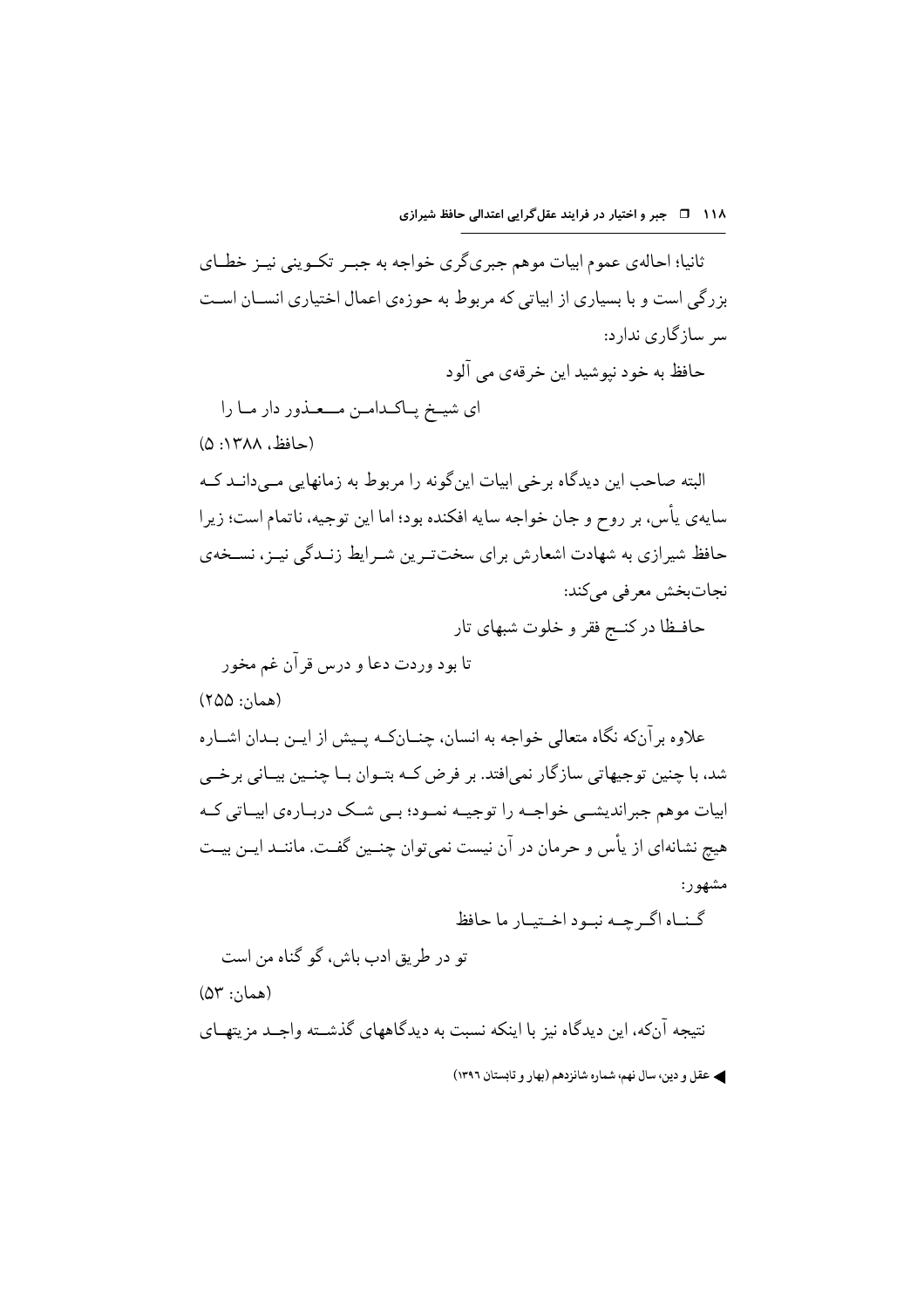نسبي است؛ اما همان گونه كه ملاحظه شد، كاستيهاي در خور توجهي داردكه نمي توان به آسانی از آنها عبور کر د.

دیدگاههای مزبور علاوه بر نقصهایی که ویژهی هر کدام از آنهاست، نقص مشترکی نیز دارند که آن، عدم توجه به مبانی فکری خواجه در تحلیــل و تبیــین دیــدگاه او در مسألهي جبر و اختيار است.

تبيين ديدگاه برگزيده مبني بر نگاه امر بين الامريني و عقل گرايي اعتدالي خواجه در تبیین دیدگاه بر گزیده که همانا نگاه اعتدالی خواجه بــه مقولــه جبــر و اختیــار است ابتدا به اقامه شواهد نافي جبـر انديشــي خواجــه بــا اســتناد بــه مبــاني فكــرى و برخی مفاهیم مـأخوذ از اشـعار او خــواهیم پرداخــت و ســپس بــه طــرح و شــرح شـواهد نگــاه امــر بــين الامرينــي و عقلانيــت اعتــدالي خواجــه همــت خــواهيم گماشت.

۱. شواهد نافی جبر اندیشی حافظ ۱ـ۱. نفی جبر ، بر اساس مبانی هستی شناسانه و فرجامشناسانهی حافظ ١\_١\_١. اعتقاد به عدل الهي از منظر خواجه از اوصاف ضروری خدای تبارک و تعالی عدل است و نظام هستی نیز بر همین بنیان استوار شده است: دور فــلکي يکسره بر منهج عدل است خوش باش كه ظالم نبرد راه به مقصود

 $(\mathbf{r} \cdot \mathbf{r}$  : (همان) از سوی دیگر ، یکی از فلسفههای معاد و قیامت در اندیشهی خواجه، داوری میــان مر دمان و بر پایی ترازوی قسط از جانب خداوند است: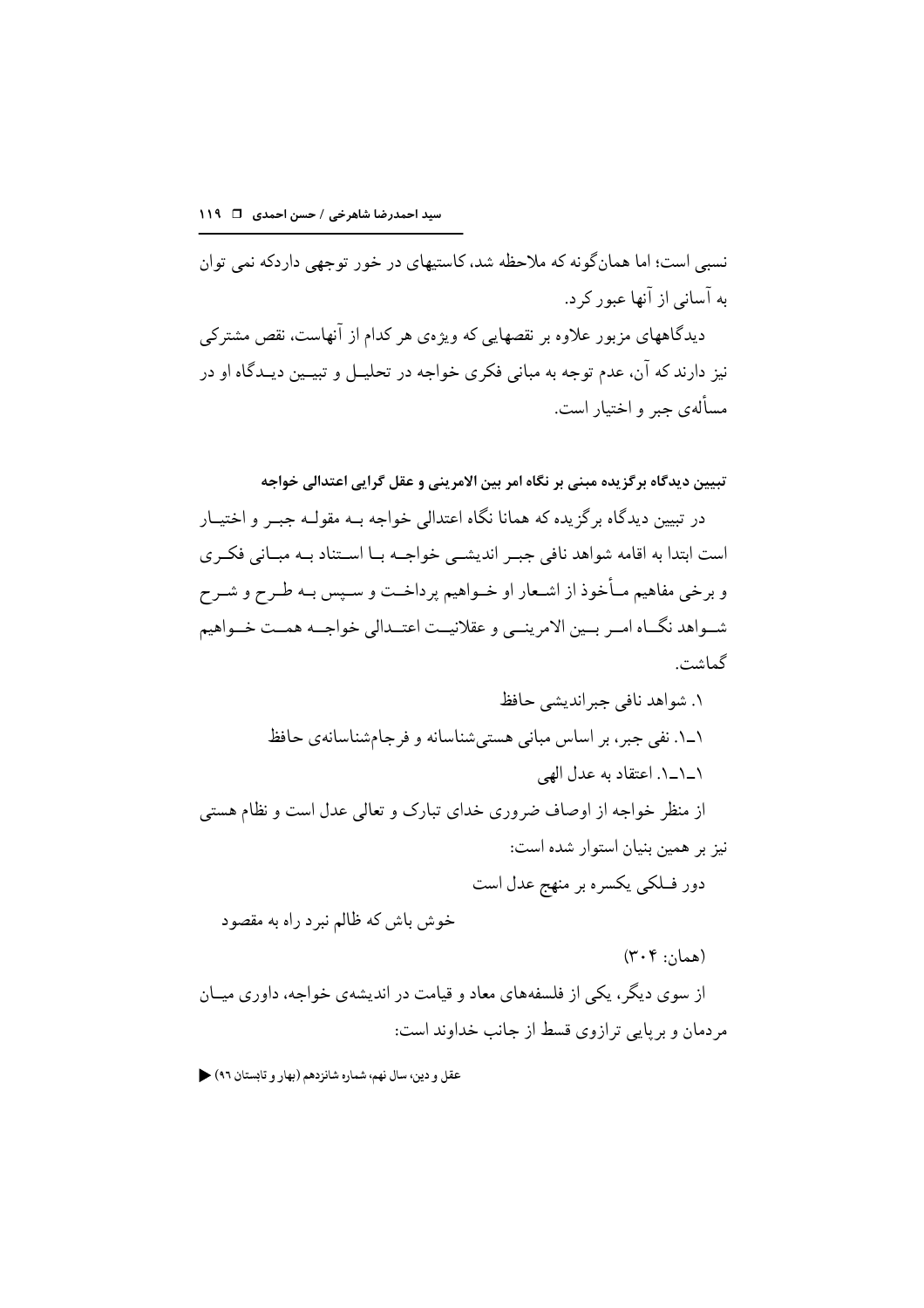۱۲۰ ق = جبر و اختیار در فرایند عقل گرایی اعتدالی حافظ شیرازی

ف داک میشگاه حقیقت شود بدید

شر منده رهروی که عمل بر مجاز کر د  $(154::12)$ 

بدیهی است که اگر انسان در مقابل ارادهی الهی و یا عوامل طبیعی مجبــور باشــد، دیگر تکلیف و یاداش و کیفر، مفهوم خود را از دست مـیدهــد (مطهــری، ۱۳۸۰: ج۱. ۴۲). از این روست که درروایتی ازمحمد بن عجلان از امام صادق، ای پرسید کــه آیــا خداوند بندگانش را بر انجام افعال مجبور میکند؟ حضرت در پاسخ فرمودند: خداوند عادل تر از آن است که بنده ای را بر انجام فعلی مجبور سازد و سپس به دلیــل انجــام همان فعل او را عذاب كند. (ابن بابو یه، ۱۳۹۸ق: ۳۵۱)

از نظر دیدگاههای کلامی نیز روشن است که در طول تاریخ قائلان به عــدل الهــی اعم از معتزله و شیعه، با جبر و کسب، مخالف، و با اختیار فی|لجملهی انســان موافــق بودهاند؛ از سويې، جبريّه و اشاعره ( قائلان به جبر و كسب)، عدل الهـبي را بــه معنــاي گفته شده، نمي يذيرفتند. (مطهري، ١٣٨٠:ج ١، : ٤٢-٥١).

١\_١\_٢. اعتقاد به حكمت الهي از دیگر اوصاف الهی در اندیشهی خواجه، صفت حکمت است: گفتم این جام جهان بین به تو کی داد حکیم گـفـت آن روز كــه اين گنــبد مينا مى كرد

(حافظ، ١٣٨٨: ١۴٣) حکمت الهي نيز با مجبور بودن انسان سازگار نيست و به فرمودهي امــام علــي ﷺ در پاسخ به شخصی از اهالی عراق: اگر جنين بود [يعني اگر قضا و قدر به معناي جبر بود]، هر آينه ثواب و عقاب، امر

و نهی و تنبیه، باطل بود و وعده و وعید، بی اساس، و بدکار را نک وهش و نیکوک\ر را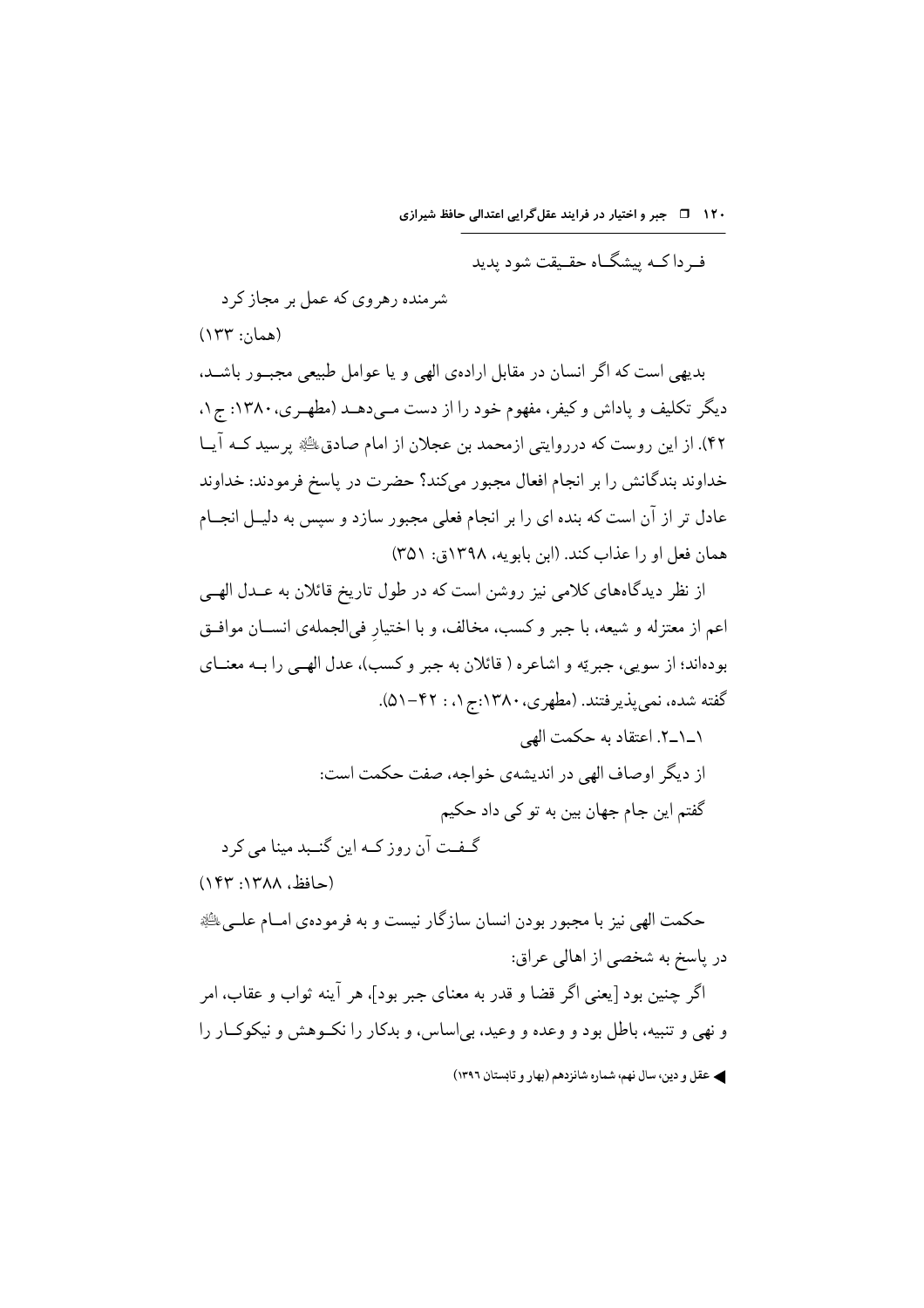ستايشي نبود (ابن بابويه، ١٣٩٨ق: ٣٧٠) بنابراین در صورت حاکمیت جبر بر افعال آدمی اصل تکلیف و فروعـات یادشــده آن بي معنى خواهد بود. (مطهري، ١٣٨٠:ج ١. ٨٧). ١ـ٢. نفي جبر بر اساس مباني انسان شناسانهي حافظ از نگاه خواجه، انسان واجد کرامت ذاتی است.زیر اکه طینت او را با عشق، مخمّـر کر دہاند و بر این اساس عهده دار امانت ستر گ الهی شده است: بر در میخانهی عشق ای ملک تسبیح گوی كبانيدر آنيجا طيبنت آدم مخيمر مى كنبند  $(199:5)$ قر عه ي كار به نام من ديوانه زدند آسمان بار امانت نتوانست کشید  $(\lambda \wedge f$ : (همان) و هم مي تواند واجد كرامت ويژهي اكتسابي باشد؛ به دليل فطرت بنا شده بر عشق و برخورداری از سرمایهی عقل و موهبت اختیار؛ شاهد آنکه اگر نگاه خواجه همه چیز را بر منهج جبر مىديد نبايد در شعر حافظ شاهد توصيهها و توبيخهايي از اين دست باشيم: بکوش خواجه و از عشق یی نصیب مباش کـه بنده را نـخر د کـس به عيب بي هنري (حافظ, ۱۳۸۸: ۴۵۲)

هر آن کسی که در این حلقه نیست زنده به عشق بر او نــمرده بـه فـتوى مـن نـمـاز كـنـيـد  $(799::1)$ همان: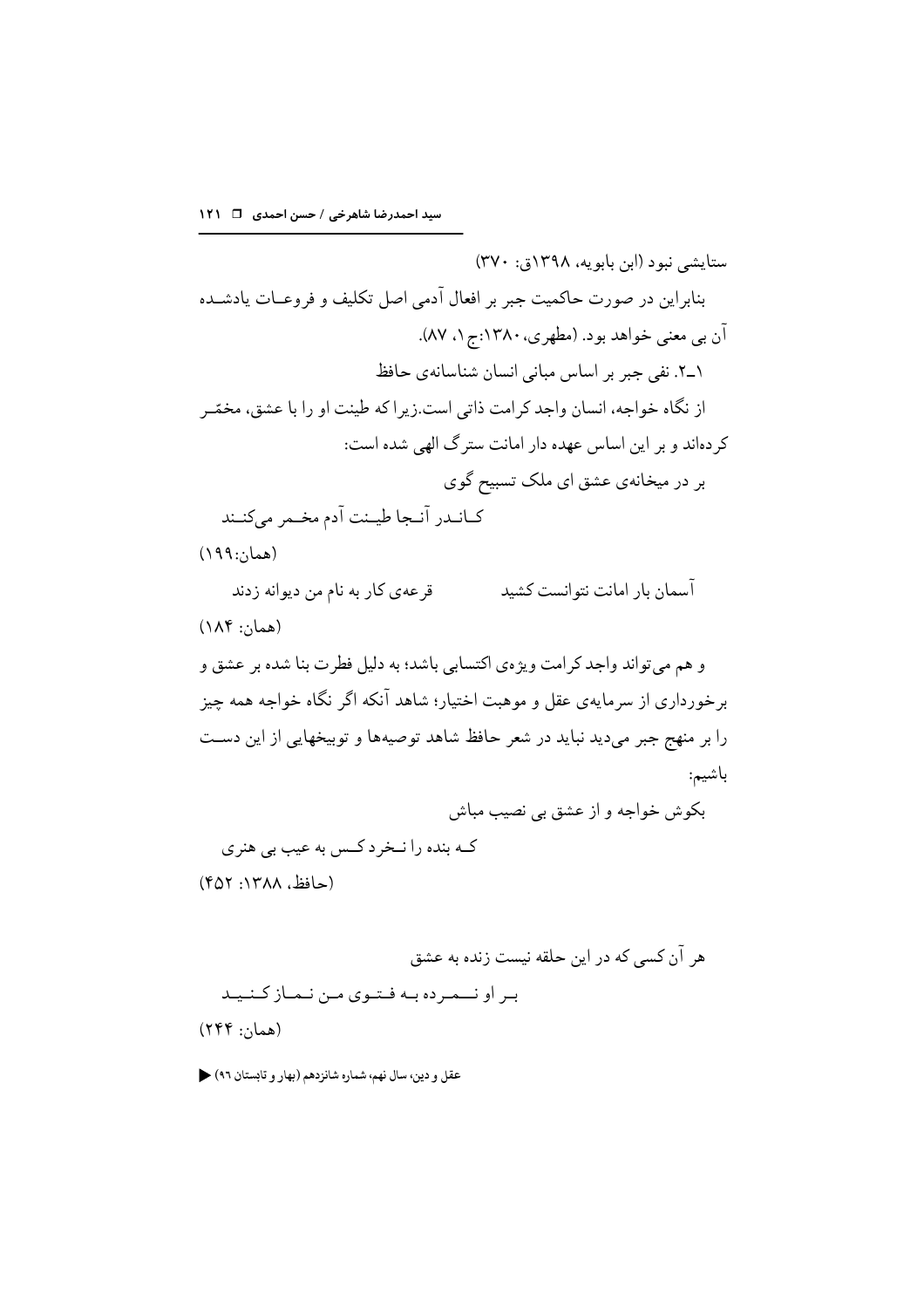روی همین جهت است که فرشته، در نظرگاه خواجه، فهمی از عشق ندارد.. از ایـن رو معتقدیم ابیاتی نظیر: مے خور که عاشقے نه به کسب است و اختیار

ايـن مـوهبـت رسـيد ز مـيراث فــطـر تـم (حافظ، ١٣٨٨: ٣١٣)

را نمی توان به عنوان شاهدی برای جبراندیشی خواجه قلمداد کر د؛ به بیـان دیگــر مقتضاي فطرت آدمي عاشقي است و اساس اين حقيقت، اكتسابي نيست؛ بلكه اعطائي و تفضّلي است؛ مانند بسياري ديگر از موهبتهاي الهي از جمله موهبت خرد و اختيــار. وظیفهی آدمی قدرشناسی این موهبتها و گام بر داشتن در مسیر رشد و تعالی آنها است، همانکه حافظ خود، مدعی انجام آن است:

مــن آن كنــم كــه خــداوندگار فرمايد جهانیان همه گر منع من کنند از عشق  $(11 + \cdots + \cdots)$ 

بنابراین، نگاه بلند خواجه به انسان از آن روست که قالب آدمی را با خمیر مایــهی عشق عجین کر دهاند و او می تواند با موهبت اختیار، این سر مایهی فطری خــدادادی را محملی برای تکاپوهای تعالی جویانهی خویش قرار دهـد و، تــا سـرمنزل خورشـيد حقيقت، طي طريق كند:

کـمتر از ذره نهای پست مشو مهر بورز

(همان: ۳۸۷)

١\_٣. نفي جبر بر اساس مفاهيم مأخوذ از سرودههاي حافظ در دیوان خواجه، با مفاهیمی مواجهیم که چه به صورت صریح و چه بــه صــورت ضمنی با جبراندیشی سر سازگاری ندارد: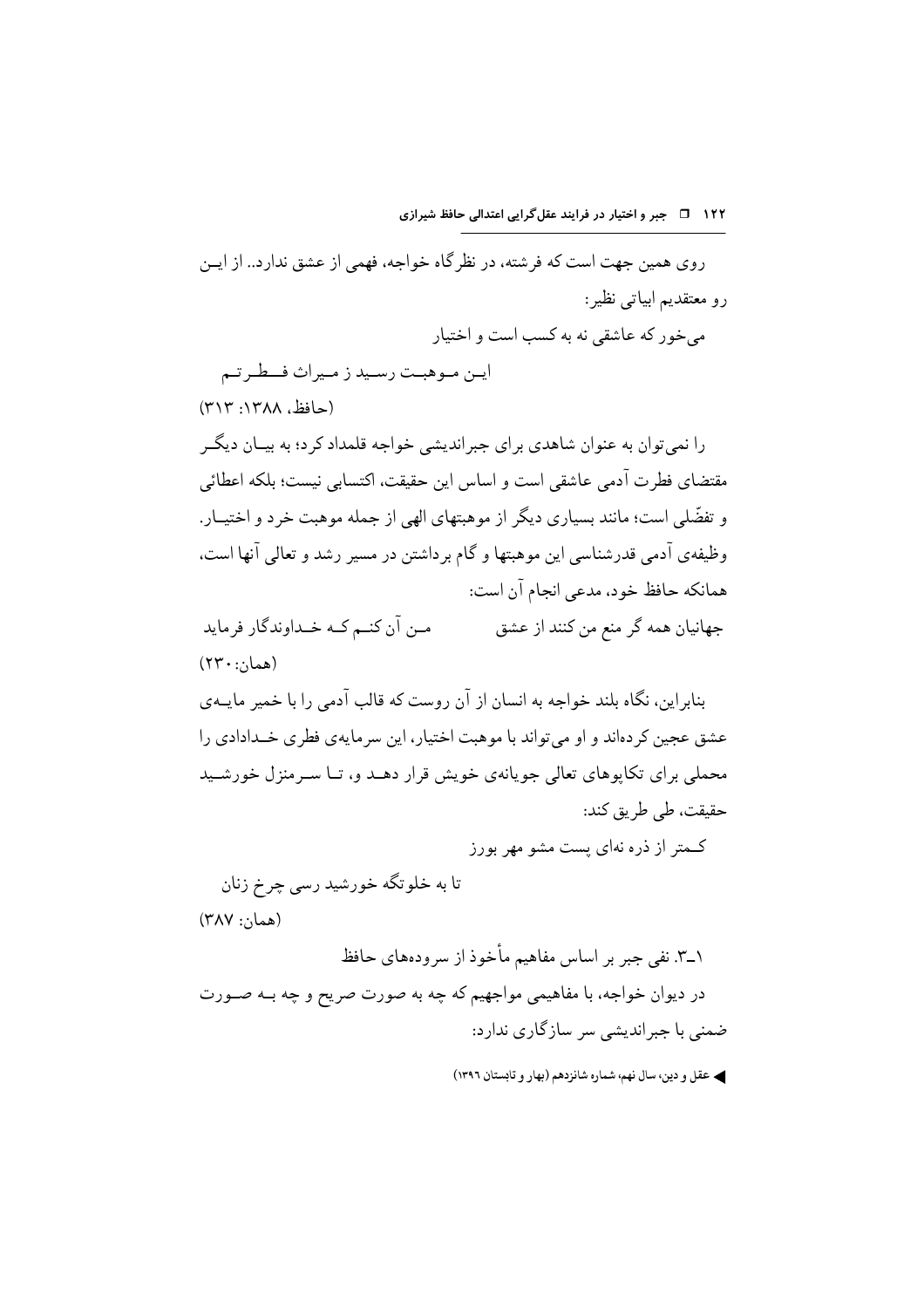١\_٣\_١. اختيار در شعر حافظ با ابياتي مواجهيم كه صراحتاً از اختيار سخن مي گويند: نيفاق و زرق نيبخشد صفياي دل حيافيظ طريق رندي و عشق اختيار خواهـم كـرد مستور و مست هر دو چو از یک قبیله اند ما دل به عشوهي كه دهيم اختيار چيست؟ (همان: ۶۵ و ۱۳۵) در شماری از ابیات نیز هر چند صراحتا از واژه ی اختیار استفاده نشده است؛ امــا درونمایهی آنها، چیزی جز پذیرش اندیشهی اختیار نیست: چـرخ بـر هـم زنـم ار غـير مـرادم گــردد مـن نـه آنـم كـه زبوني كشم از چرخ فلك بيا تا گل برافشانيم و مي در ساغر انــدازيــم فلک را سقف بشکافیم وطرحی نو دراندازیم اگر غم لشگر انگیــزد که خون عاشقان ریزد من و ساقی به هم تازیم و بنیادش براندازیم ١\_٢\_٢. توصيه و بند بسیاری از اشعار خواجه حامل توصیه و پند است: از ره میرو بیه عشیوه ی دنیها کیه این عجب وز مــکــاره مـــي نــشـيــنــد و مـحـــتـاله مي رود نصیحت گوش کن جانا که از جان دوستتر دارند جبوانسان سيبعيادتيميند بينسد بسيسر دانيا را  $(510, 1)$ : (همان: ۱ و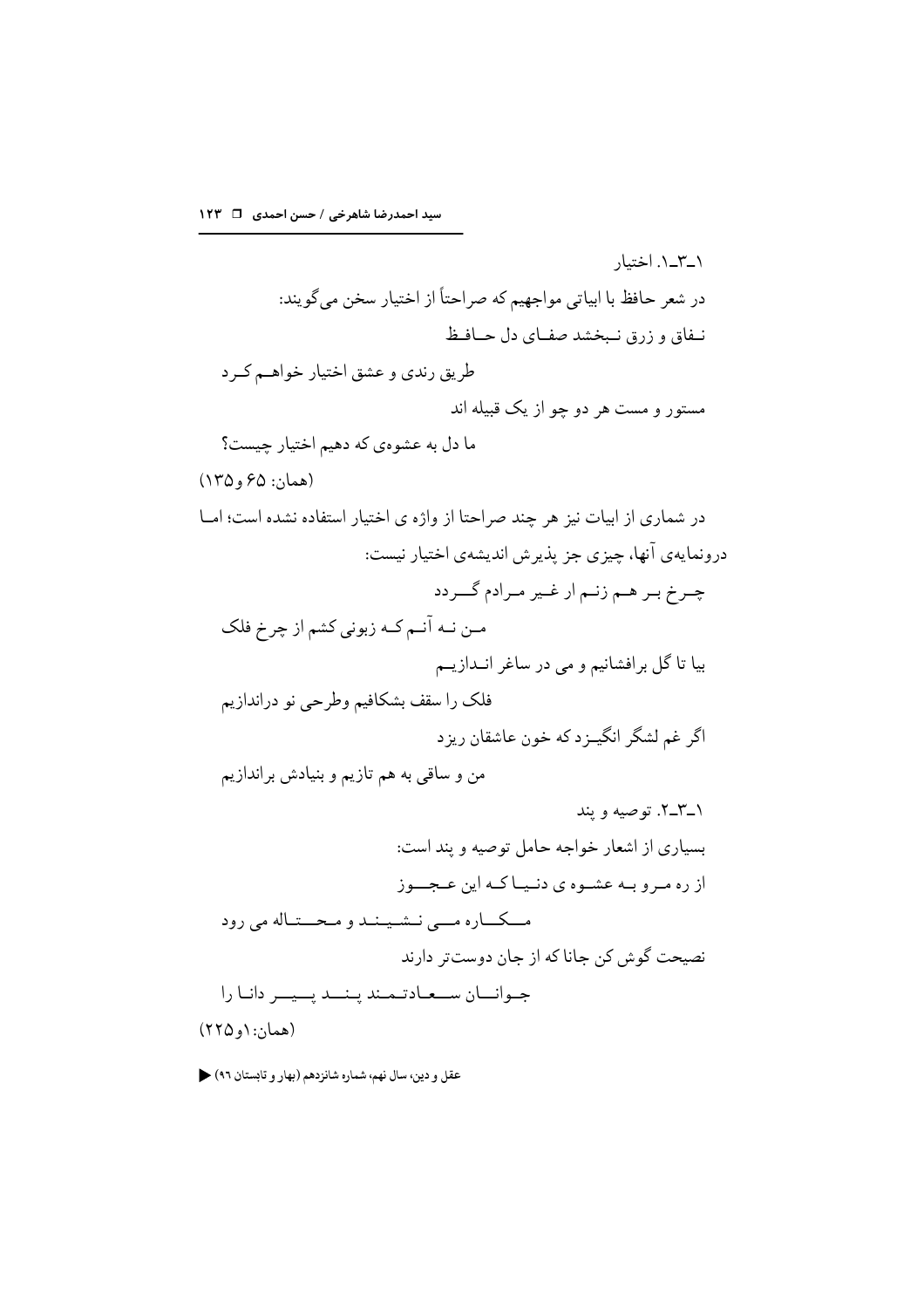۱۲۴ ق جبر و اختیار در فرایند عقل گرایی اعتدالی حافظ شیرازی

و طبیعتا، توصیهگری فرع بر اختیاراندیشی است. ۰–۳–۳. توبیخ و تحسین و اسباب آن زبان خواجه در برخي اشعارش زبان توبيخ و نكوهش است: واعظان کاین جلوه در محراب و منبر مے کنند چون به خلوت می روند آن کار دیگر میکنند پرسشــی دارم ز دانــشمــند مجــلس بــازیرس تــوبــه فــرمــايان چرا خود توبه كمتر مى كنند (همان: ۱۹۹) و در برخی دیگر از سرودهها، زبان مدح و ستایش است: شعر حافظ همه بيت الغزل معرفت است أفـرين بر نفس دلكش و لطف سخنش  $(A \wedge \cdots \wedge \cdots)$ سرزنش و ستایش زمانی معنادار است که اختیار را پذیرفته باشیم؛ و اگرنه توبیخ و تحسين شخص مجبور، خلاف عقل و حكمت خواهد بود. در شعر حافظ، علاوه بر توبیخ و تحسین، عوامل أنها نظیر گناهکاری، سیاهنامگی، سهو و خطاکاری بنده و... نیز آمده است که تنها در بستر اختیاراندیشی معقــول اســت؛ همچنین پیامدهای اتصاف به اوصاف مـذکور ماننــد نــدامت و توبــه و انتظــار عفــو و بخشش داشتن ازخداوند متعالی در جای جای شعر حافظ، قابل مشاهده است کـه بــا جبر اندیشی سازگار نیست: مے خور که صد گناه ز اغیار در حجاب بهتر ز طاعتی که به روی و ریاکنند سهبو و خطبای بنده گیرش اعتبار نیست معــني عــفو و رحمت پروردگار جيست؟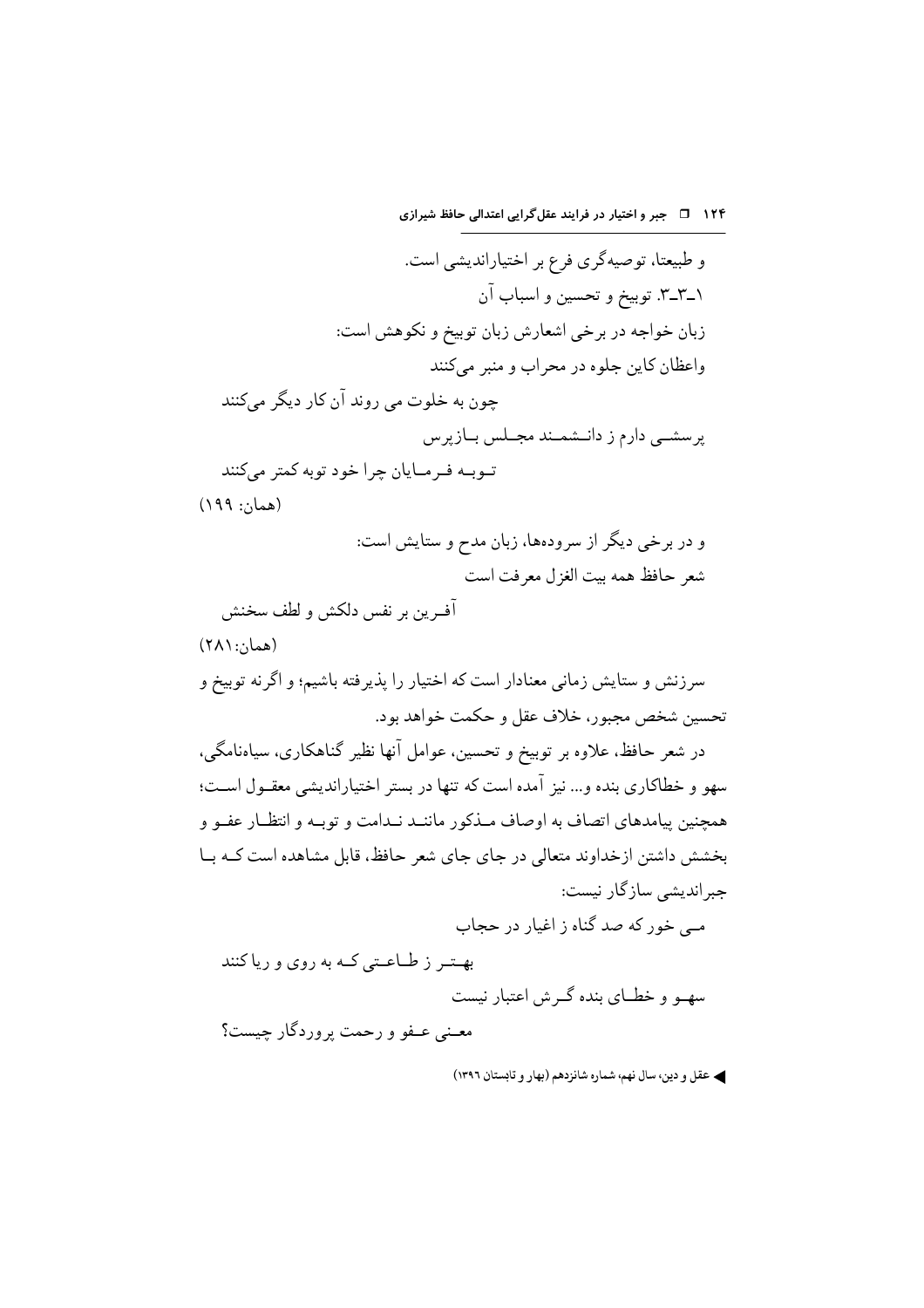سیـاه نــامه تــر از خــودکسی نمــی بینم چـگونه چــون قلمم دود دل به سر نرود؟ آب رو مــي رود اي ابــر خطــاپوش ببار کـه بـه ديـوان عمـل نامه سياه آمده ايم مشکلی دارم ز دانشمند مجلس باز پرس توبه فرمايان چرا خود توبه كمتر مىكنند؟ پیر دردی کش ما گرچه ندارد زر و زور خوش عطابخش و خطايوش خدايي دارد (همان، :١٢٣و١٩٩و ٣۶۶و٢٢٣و٥٢٥ و١٩۶)

صحه میگذارد: مقــام عيــش ميــسر نــمــي شــود بي رنج بلي به حكم بلا بـستـهانـد عـهـد الست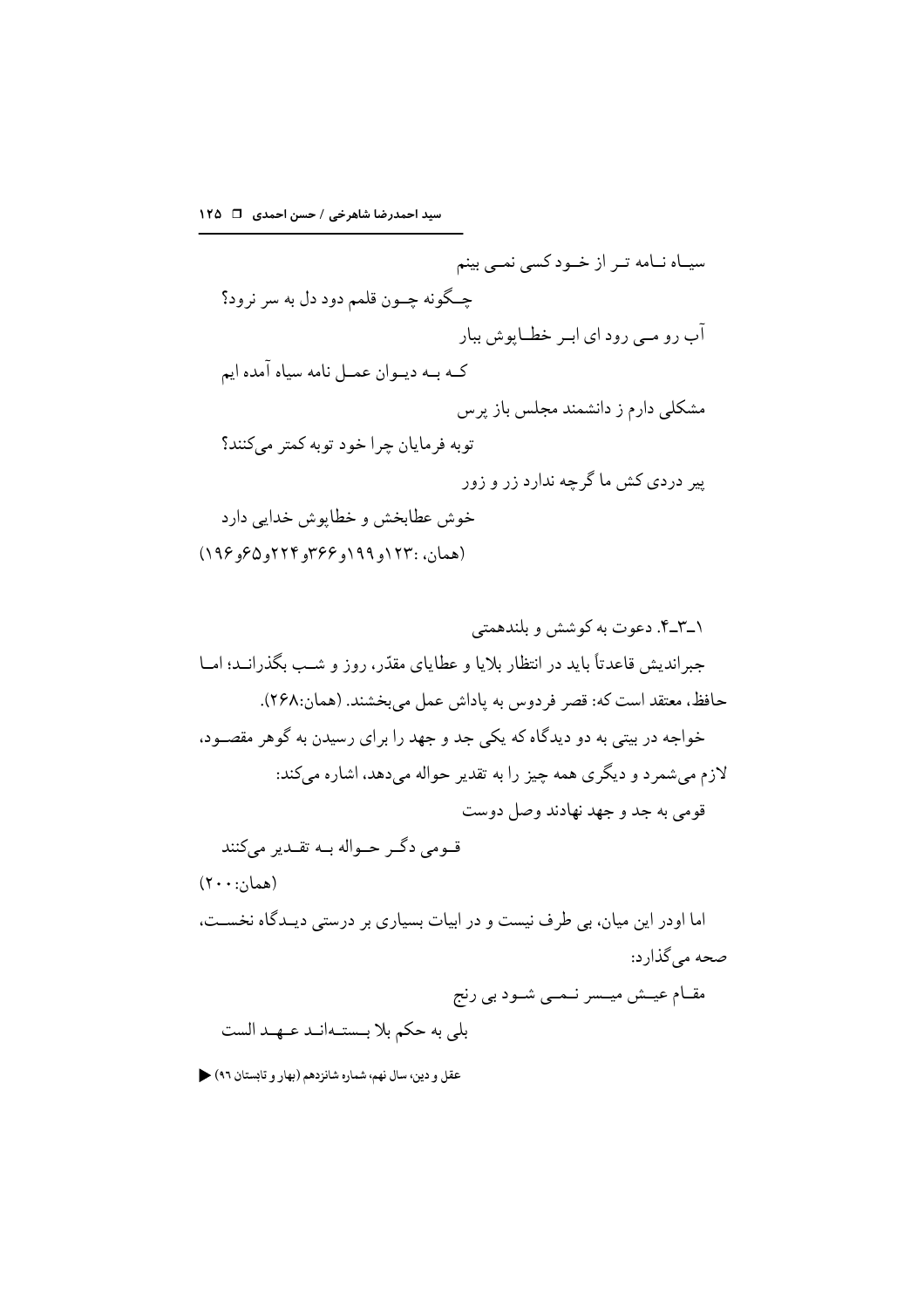۱۲۶ 1 - جبر و اختیار در فرایند عقل گرایی اعتدالی حافظ شیرازی ناز پرورد تـنـعم نـبـرد راه بـه دوسـت عــاشقى شيــوهي رنــدان بلاكــش بــاشد شـبــان وادي ايــمن گهــي رســد به مراد که چند سال به جان خدمـت شعیب کند در مقامات طریقت هـر کجا کردیم سیر عافیت را با نظر بازی فه اق افستاده بود مکن ز غصه شکایت که در طریق طلب به راحتي نرسيد آنكـه زحـمتي نكـشيد (همان:۲۱۲و ۱۸۸ و ۱۵۹ و ۲۵) در شعر حافظ، بر بلندهمتی تأکید فراوان شده است: ذره راتا نبود همت عالى حافظ طالب چشمهی خورشید درخشان نشود جناب عشــق بلنــد است، همتى حافظ که عاشقان ره بي هــمتان به خود ندهند  $(111)$ ، (همان: ۲۰۱ و از منظر خواجه، نظام هستي نظام استحقاقها و اسباب و مسببها است و هيچ كس بي حساب به چیزی نمی رسد: من اگر كامروا گشتم و خوشدل چه عجب مستحق بودم و اينــها بــه زكــاتم دادنــد هـر گنــج سعــادت كــه خدا داد به حافظ از يمــن دعــاي شــب و ورد سحــر ي بود پر واضح است که با توجه به آنچه گذشت نمی توان قامت اندیشهی خواجــه را بــا قبای چېر ، ساز گار کړ د.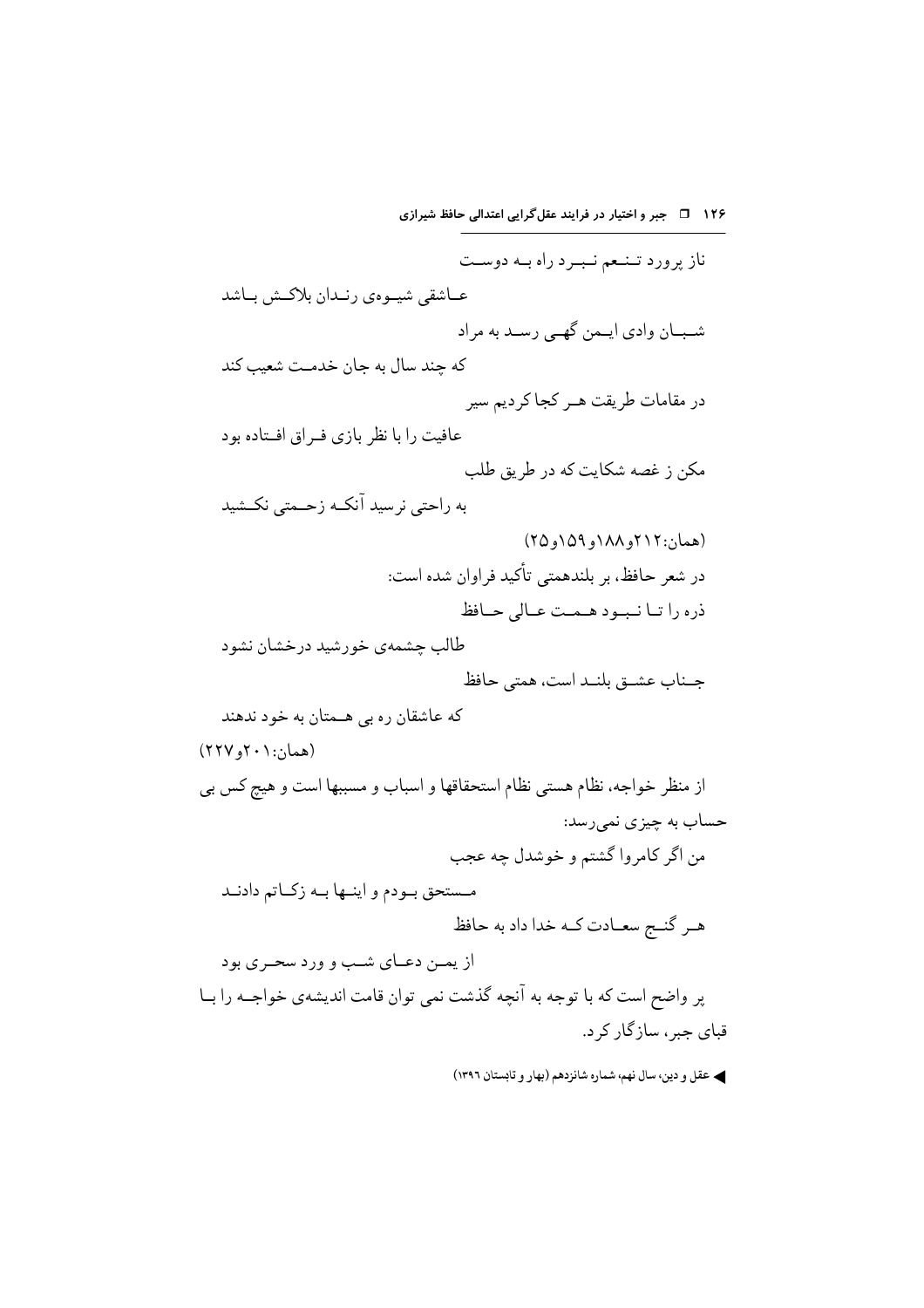٢. شواهد اثبات دیدگاه امر بین الأمرینے و عقل گرایے اعتدالی حافظ بر ای اثبات این ادعا، از دو شاهد بهره میگیریم؛ نخست، اعتقاد ویژهی خواجه بــه توحید افعالی و مسألهي قضا و قدر و سیطرهي آن بر امور تکوینی و تشـریعی و دوم، ابیاتی از دیوان خواجه، که به نظر می رسد اشارهی قابل اعتنایی بـه دیـدگاه امـر بـین الامر ین دار د.

٢\_١. اعتقاد به توجيد افعالي و سريان على الإطلاق قضا و قدر الهي شعر حافظ، در ير داختن به مسألهي قضا و قدر، گونههاي مختلفي دارد:

الف. برخی حافظ پژوهان بر این باورند که گاه استفاده از مفهوم قضا و قدر در شعر خواجه تنها وسیلهای برای بستن دهان منتقدان است؛ منتقدانی کـه بـه نظـر مـی رسـد جبري مسلکاند و خواجه، براي خاموش کردن آنان قضا و قدر را در همان معنايي که آنان فهم ميكنند (جبر) به كار مي برد. ضمن آنكه يكي از ويژگيهاي شعر حافظ، لحــن عنادي و استهزاء آميز آن است و بدون توجه بـه آن، درک لطافـت و حــل معماهــاي موجود در بسیاری از اشعار او ممکن نیست. (مرتضوی، ۱۳۸۸: ج ۱، ۴۲). ابیات زیــر را می توان از این قبیل به شمار آورد:

در کےوی نیکنیامے میا را گذر ندادند

گے تو نمی پسنے تغییر کن قضا را نيـست امـيد صـلاحي ز فـساد حـافظ

چونکه تقدير چنين است چه تدبير کنم بر و ای زاهد و بر دردکشان خر ده مگیر

کارفر مای قدر میکند این من چه کنــم (حافظ، ۱۳۸۸: ۲۶و ۳۴۷و۵) ب. در برخی دیگر از سرودهها، به قضا و قدر تکوینی اشاره شده است. تعداد ایــن ابيات نيز در ديوان خواجه بسيار است: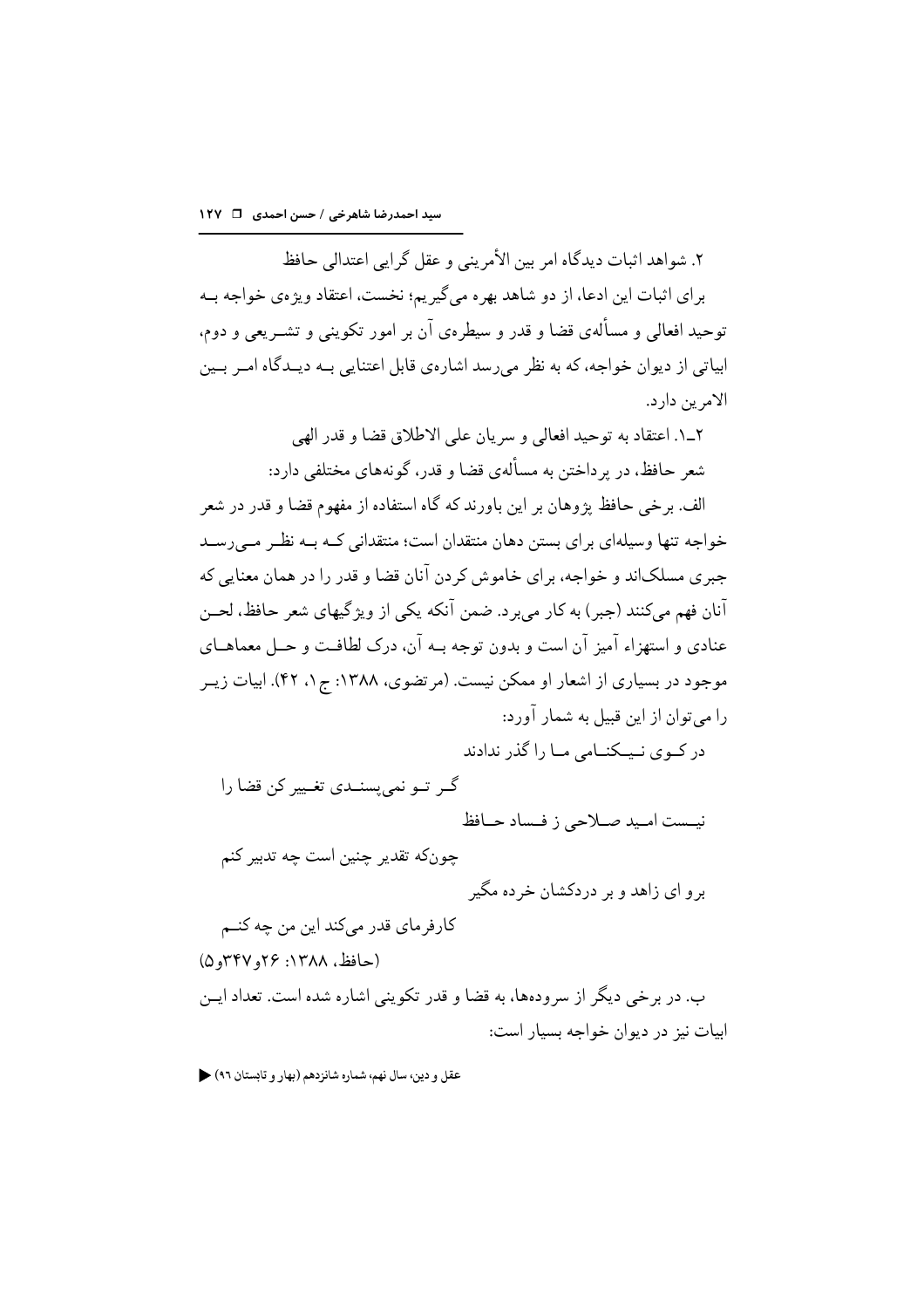۱۲۸ 1 - جبر و اختیار در فرایند عقل گرایی اعتدالی حافظ شیرازی

رضــا بــه داده بده وز حبین گره بگشای که بر مـن و تــو در اختيار نگشوده است گر رنج پیش آید و گر راحت ای حکیم نسبت مکــن به غــير که ايــنها خــدا کند (همان:۱۵۶و۱۸۶و ۲۷) محتواي اين ابيات دقيقا مطابق با آن چيزي است كه در شرع مقدس آمـده اسـت. قر آن کر یم دربارهی معیشت مر دم می فر ماید: «أَهُمْ يَقْسِمُونَ رَحْمَتَ رَبِّكَ غَيْنُ قَسَمْنا بَيْنَهُمْ مَعِيشَتَهُمْ فِي الْحَياةِ الدُّنْيا». (زخـر ف:٣٢)؛ آیا آنانند که رحمت پروردگارت را تقسیم میکنند؟ ما معاش آنان را در زنــدگی دنیــا میانشان تقسیم کر دهایم. در روایات متعددی از یک سو از مقسوم بودن روزی سخن به میـان آمـده اسـت: (خوانساری، ۱۳۶۶: ج۲، ۱۳۱) و از سوی دیگر سیرهی قطعی و دائمی رسول خداﷺ و معصومانﷺ، تکریم کار و نفرت از تنبلی و بیکاری است. حل این دوگانگی ظاهری در بیـانی نــورانی از امــام صادق لِظَيْرَ آمده است: روزي به دو قسمت تقسيم شده است: يكي از آنها به صاحبش مي رسد هر جند آن را طلب نکرده باشد، و دیگری وابسته به طلب و کوشش او است. (حکیمـی، ۱۳۸۰:  $(1117.77)$ دربـاره ي رنـج و راحتـي و خيـر و شـر نيـز داسـتان بـه همـين ترتيـب اسـت؛

در نظریهی امر بین الأمرین، با اینکه انسان دستبسته نیست و در ظهـور پدیــدههــای مربوط به زندگی خود سهمی دارد؛ اما همـه چیـز در سلســلهای طــولی منســوب بــه خدا است: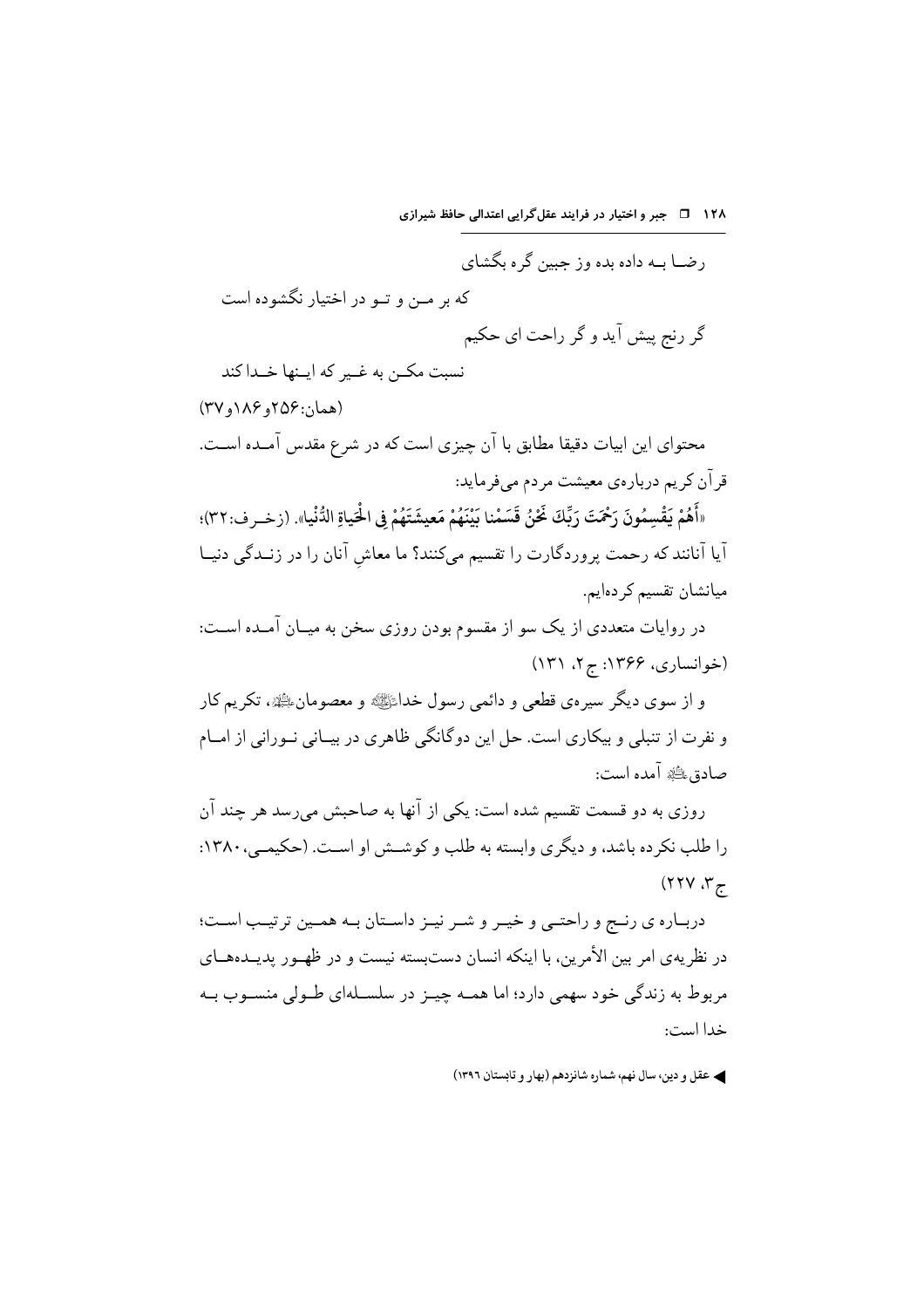«وَ إِنْ تُصِبْهُمْ حَسَنَةٌ يَقُولُوا هذِهِ مِنْ عِنْدِ اللَّهِ وَ إِنْ تُصِبْهُمْ سَيِّئَةٌ يَقُولُوا هـذِهِ مِـنْ عِنْـدِكَ قُلْ كُلٌّ مِنْ عِنْدِ اللَّهِ فَما هِؤُلاءِ الْقَوْمِ لا يَكادُونَ يَفْقَهُونَ حَديثا» (نساء:٧٨) و حافظ نیز بی کم و کاست، منادی همین تفکر است: گر رنج پیش آید و گر راحت ای حکیم

نــسبت مکــن بــه غیر که اینها خدا کند بنابراین بایداز نگاه بخشی به شعر حافظ و هر مجموعه و منظومهی معرفتی دیگـر اجتناب کر د؛ زیر اکه باعث سوء تفاهمهای جدی می شود.

ج. در سرودههایی از خواجه، اعمال آدمی محکوم قضا و قــدر الهــی اســت. ایــن سرودهها محکمترین دستاویز قائلان به جبراندیشی خواجه است. در حقیقــت ســریان قضا و قدر الهی به حوزهی رفتار انسانی، همان معضلهای است که عدهای را معتقد بــه جبراندیشی خواجه کر د و جماعتی را در گرداب تفویض سر گردان نمیود و کســانی را به سراب كسب كشاند. نقطهي عز يمت ديدگاه امر بين الأمرين نيز دقيقا همينجاسـت؛ از این رو امامان شیعه،ﷺ فهم این دیدگاه را صعب و مستصعب دانســته، از اندیشــهای سخن گفتند كه لا يعلمها إلا العالم أو من علمها إياه العالم. (كليني، ١٣۶۵:ج ١، ١٥٩). در میان اشعار حافظ، شاید یکی از صریح ترین ابیاتی که طرفـداران جبراندیشــی خواجه همواره برای اثبات مدعای خود به آن استناد می کنند این بیت مشهور است: گنساه اگیر جسه نسود اختیار ما حافظ

تو در طريق ادب باش گو گناه من است

(حافظ، ١٣٨٨: ٥٣)

حقيقت آن است كه در سنت عرفاني و بر اساس آموزوي توحيد افعالي، همه چيــز از خير و شر و صحت و مرض و اطاعت و عصيان آدمي، همه و همه مقهور قــدرت و اراده و قضاي الهي است: «لا مؤثر في الوجبود إلا الله». و از آنجبايي كــه رابطــهي ميــان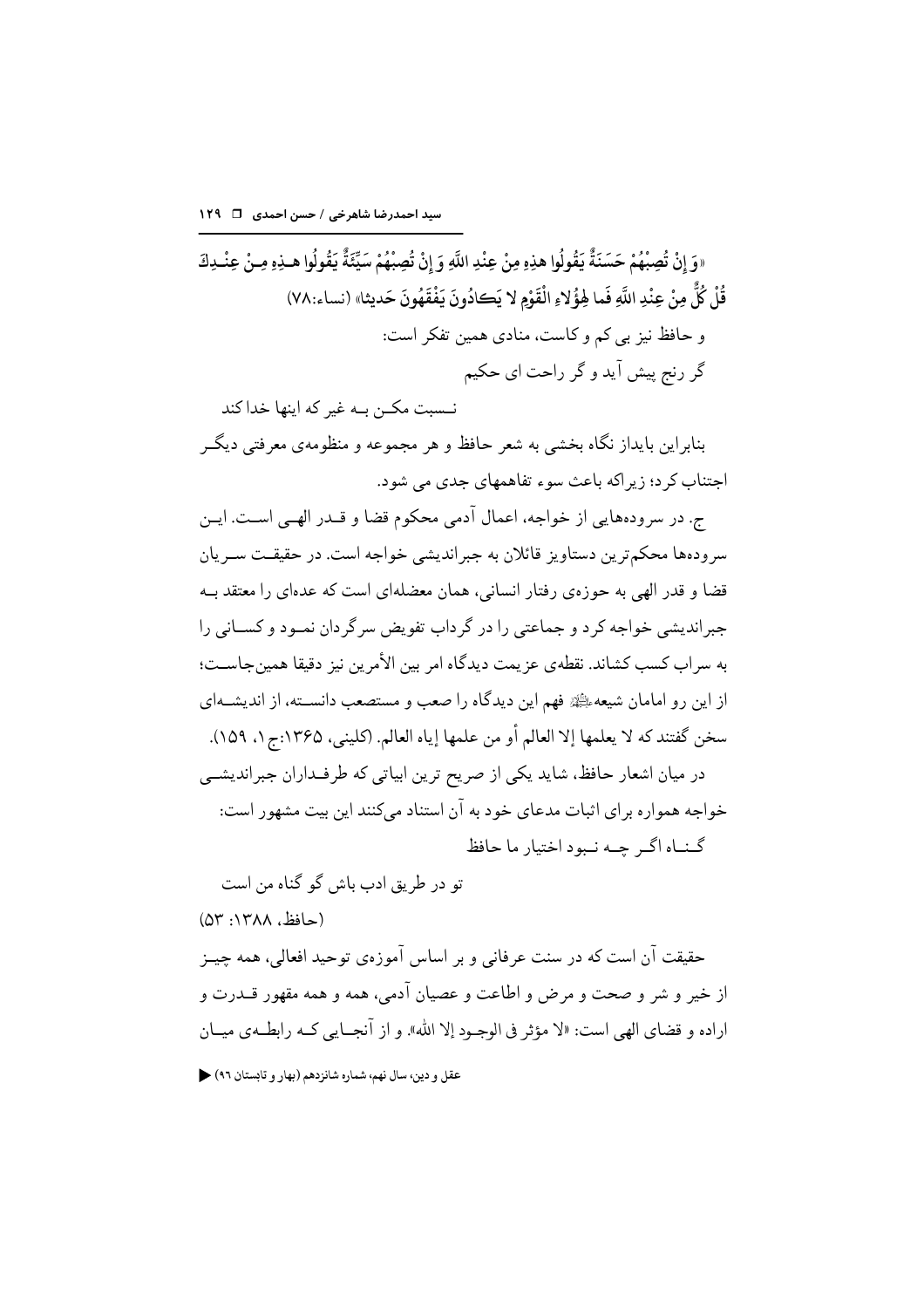ارادهي حضرت حق با ارادهي آدمي، رابطهاي طولي است، نمي توان از اين قهر و غلبه، جبر را نتیجه گرفت. از این روست که برخی متصوفه پس از تأکیــد بــر اینکــه تمــامی امور، حتی کفر و ایمان، از مجرای ارادهی خدای تعالی مجال بروز پیدا میکننــد، ایــن سخن را به معنای فرو غلطیدن در دام جبر ندانسته اند (مستملی بخــاری، ۱۳۶۳: ج۱.  $(60 - 60)$ 

به همین جهت است که بر خی شارحان دیوان خواجه، بیت مزبور را تر جمان «لاجبر و لا تفويض و لڪن أمر بين الامرين» تلقي كر ده و مقصـود از گنــاه را تحقــق خــارجي عمل مي دانند كه بر اساس توحيد افعالي، جز با اذن و ارادهي حضرت حــق، صــورت فعلیت به خود نمی گیر د. (سعادت پر ور،۱۳۸۲: ج ۱، ۳۲۴).

به بیان دیگر ، می توان گفت که بیت مورد بحث، واگو یهای بشــری اســت از آیــهی شريفهي:

«فَلَمْ تَقْتُلُوهُمْ وَ لِكِنَّ اللَّهَ قَتَلَهُمْ وَ ما رَمَيْتَ إِذْ رَمَيْتَ وَ لِكِنَّ اللَّهَ رَمي»(انفال:١٧)؛ و شما آنان را نکشتید، بلکه خدا آنان را کُشت. و چون [ریگ به سوی آنان] افکندی، تو نىفكندى، بلكه خدا افكند.

ضمن آن که در ابیات بسیاری، واژههایی نظیر «گناه» و «عصیان»، درباروی افعــال خود انسانها به کار رفته و آدمی به دلیل گناهکاری و خیر مسری، مورد بازخواست و سرزنش قرار گرفته است:

لنگر حلم تو ای کشتے توفیق کجاست

که در این بحر کرم غرق گناه آمدهایم

آبے بے روزنےامەی اعـمـال ما فشان

باشـد تـوان سـتر د حروف گناه از او (حافظ، ۱۳۸۸: ۴۱۳و ۲۶۶)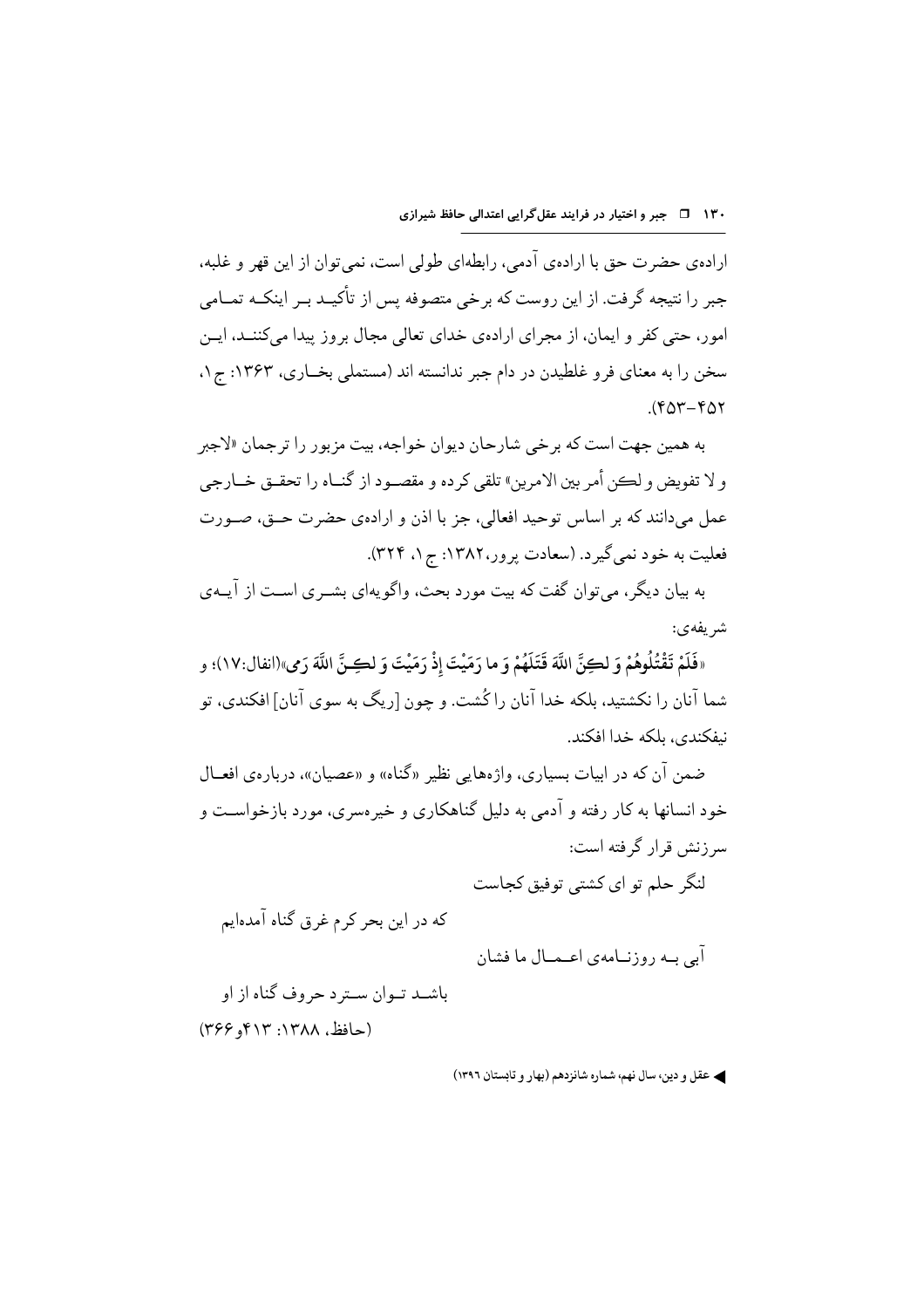و روشن تر از همه این بیت خواجه: مـا را چگونه زيبد دعوي بي گناهي جایی که برق عصیان بر آدم صفی زد نتیجه آنکه بیت مزبور و ابیات مشابه آن –که در صدد بررسی یکایک آنها نیستیم –نه تنها مثبت جبرانديشي خواجه نيستند؛ بلكه گواه روشني بر نگاه عــالي توحيــدي خواجه و ديدگاه امر بين الأمريني او به شمار مي روند. ٢\_٢. ابياتي دال بر امر بين الامرين از شعر حافظ ابیاتی در دیوان خواجه وجود دارد که به نحو صریحی به انجام رسیدن امور را هــم مستند به ارادهي انساني مي داند و هم در گر و ارادهي حضرت حق و البته آنچه در اين میان از اصالت و اقتدار بر خوردار است، همان ارادهی خداوند است. نگارنــده معتقــد است ابیات پیش رو از این سنخ به شمار میروند: ١. زاهد شراب کو ثر و حافظ بیاله خواست

تبا در میبانه خبواستهی که دگار جیست؟

 $(50:5)$ (همان

بدیهی است که خواجه حافظ شیرازی در این بیت، هم بــرای ارادهی بشــر نــوعی اصالت قائل شده است (= خواستن حافظ و خواستن زاهد) و هم در نهايــتِ امــر، بــا تعلیق همهی این خواستها به خواست کردگار، همه چیز را تابع ارادهی الهی میداند. ٢. ما بدان مقبصد عبالي نتوانيم رسيد

هم مگر پیش نهد لطف شما گامی جند

(همان: ۱۸۲)

این بیت، تأکید میکند که رسیدن به مقصد عالی، تنهـا بـا کوشــش ســالک میســر نمي شو د و نيازمند لطف و عنايت حضر ت حق است. اين همافز ايي كـه البتــه بــه نحــو طولي است، مشير به امر بين الامرين است.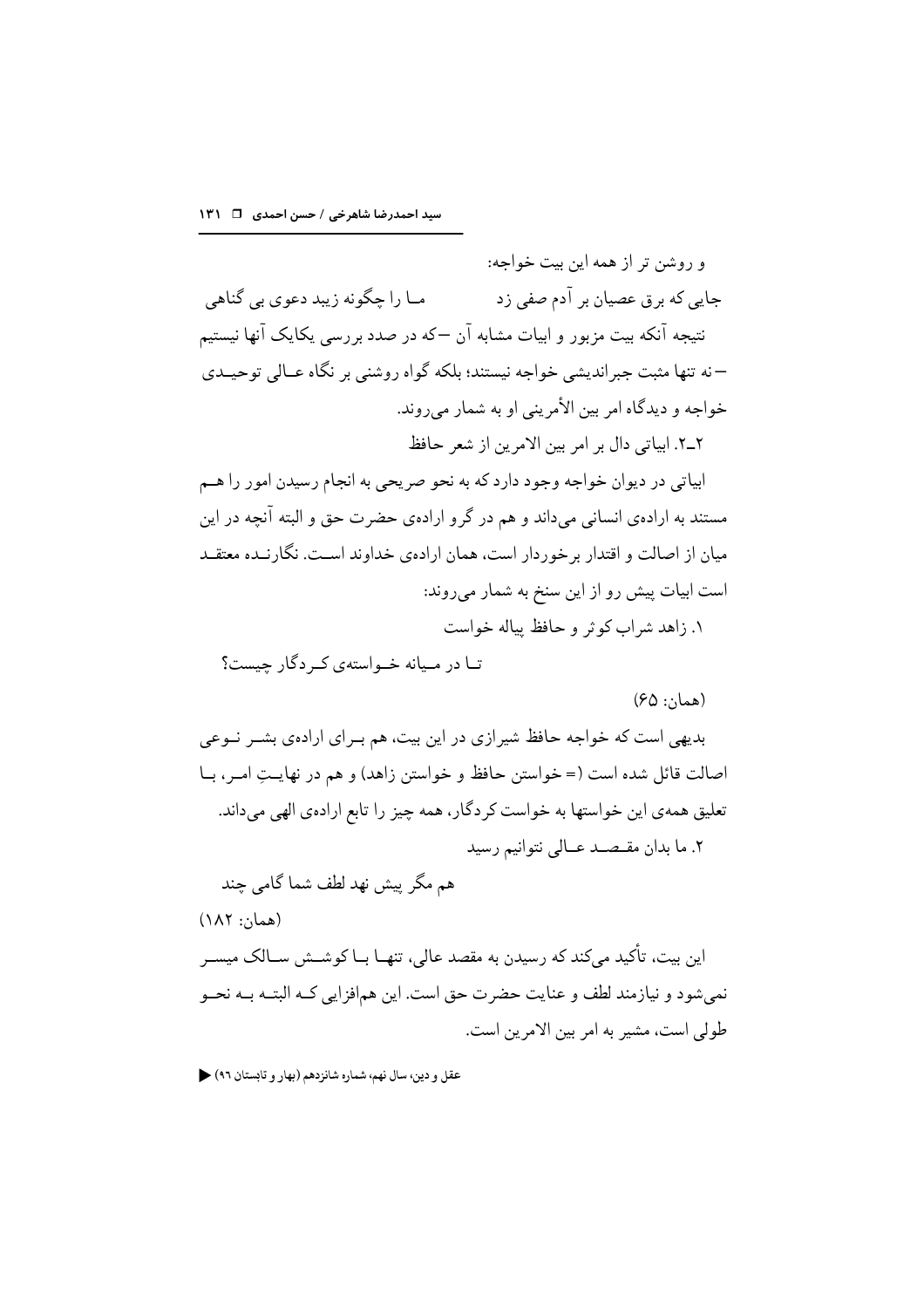۱۳۲ ق = جبر و اختیار در فرایند عقل گرایی اعتدالی حافظ شیرازی

۳. به سعی خود نتوان بر د پی به گوهر مقصود خيبال باشيد كيان كباريي حيواله بر آييد  $(549::12)$ مراد از «حواله»دراین بیت، همان یاری خـدا اسـت (اسـتعلامی، ۱۳۸۲:ج ۱، ۶۲۱) و «گـوهر مقصـود»، زمـاني فراچنــگ خواهــد آمــد کــه «ســع)» انســاني بــا «حواله»ی خداوندی، در یک راستا قرار گیرد. و امر بین الامرین نیز سخنی جـز ایـن ندار د.

۴. گر حه وصالش نه به کوشش دهند

ھے قیدر ای دل کیه تبوانے پیکوش (حافظ، ۱۳۸۸:۲۸۴) حافظ در این بیت، هم بر اثر بخش بودن کوشش انسان در رسیدن به مقصود تأکید مى كند و هم به اين نكته التفات مى دهد كه تنها سـعى و تــلاش آدمــى در ايــن مســير ، کارساز نیست و پاید ارادهای بر تر و پالاتر دستگیری کند.

نتبجه گیری

برای اثبات امامیاندیش بودن و عقلانیــت اعتــدالی خواجــه در مســألهی جبــر و اختیار، در مجموع به دو دسته شاهد و قرینه می توان استناد کر د؛ دســتهای کــه مثبــت اختیاراندیشی و نفی جبر باوری او است و دستهای دیگر که با ضمیمه کردن شواهد نوع اول، قرائني محكم و قابل اعتنا بر نگاه امر بين الامريني خواجه مي توانـد باشـد. ايـن شواهد به صورت خلاصه به قرار ذیل است: الف. دسته ای که جبر باوری خواجه رانفی می کنند: ـ اعتقاد به عدل و حکمت و کر امت اکتسابی انسانی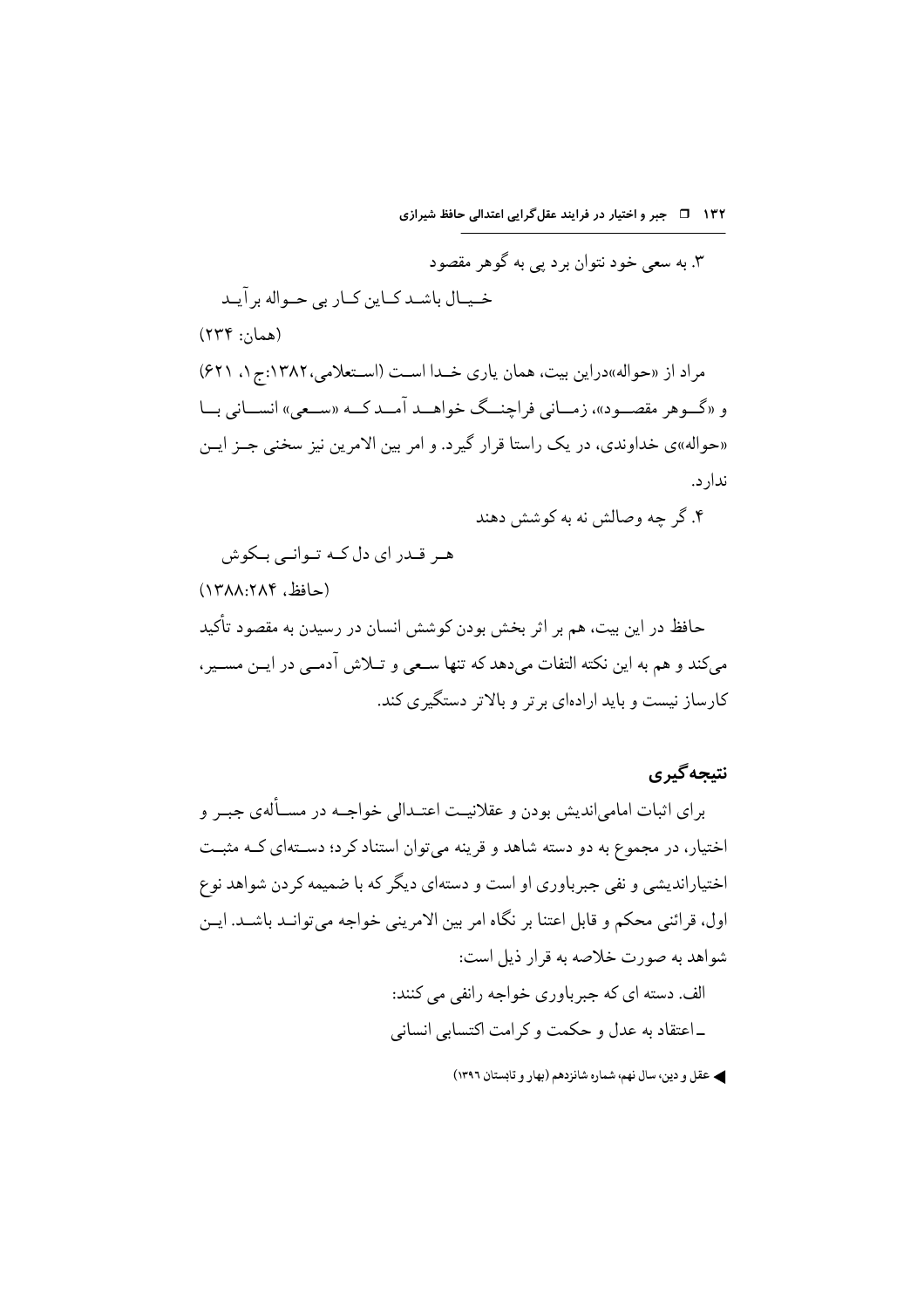ـ مفاهیم مأخوذ از سرودههای خواجه از قبیل: اختیــار، توصــیه و پنــد، تــوبیخ و تحسين و عوامل آن \_ دعوت خواجه به کوشش و بلند همتی ب.نفي تفويض: \_با توجه به اعتقاد خواجه در سريان على الإطلاق قضا و قدر الهي،انديشه تفويض در نزد خواجه نفي مي شود ج. اثبات امامي انديش بودن خواجه با توجه به وجود ابياتي كه دلالت بر امر بـين الامرين دارند. و سرانجام آنکه مزیت تبیین و توجیه دیدگاه منتخب نسبت به دیدگاههای دیگر را میتوان در همه جانبهنگری و پرهیز از نگاه بخشی به شعر حــافظ و کاربســت مبــانی فکري او در تحليل افکارش دانست.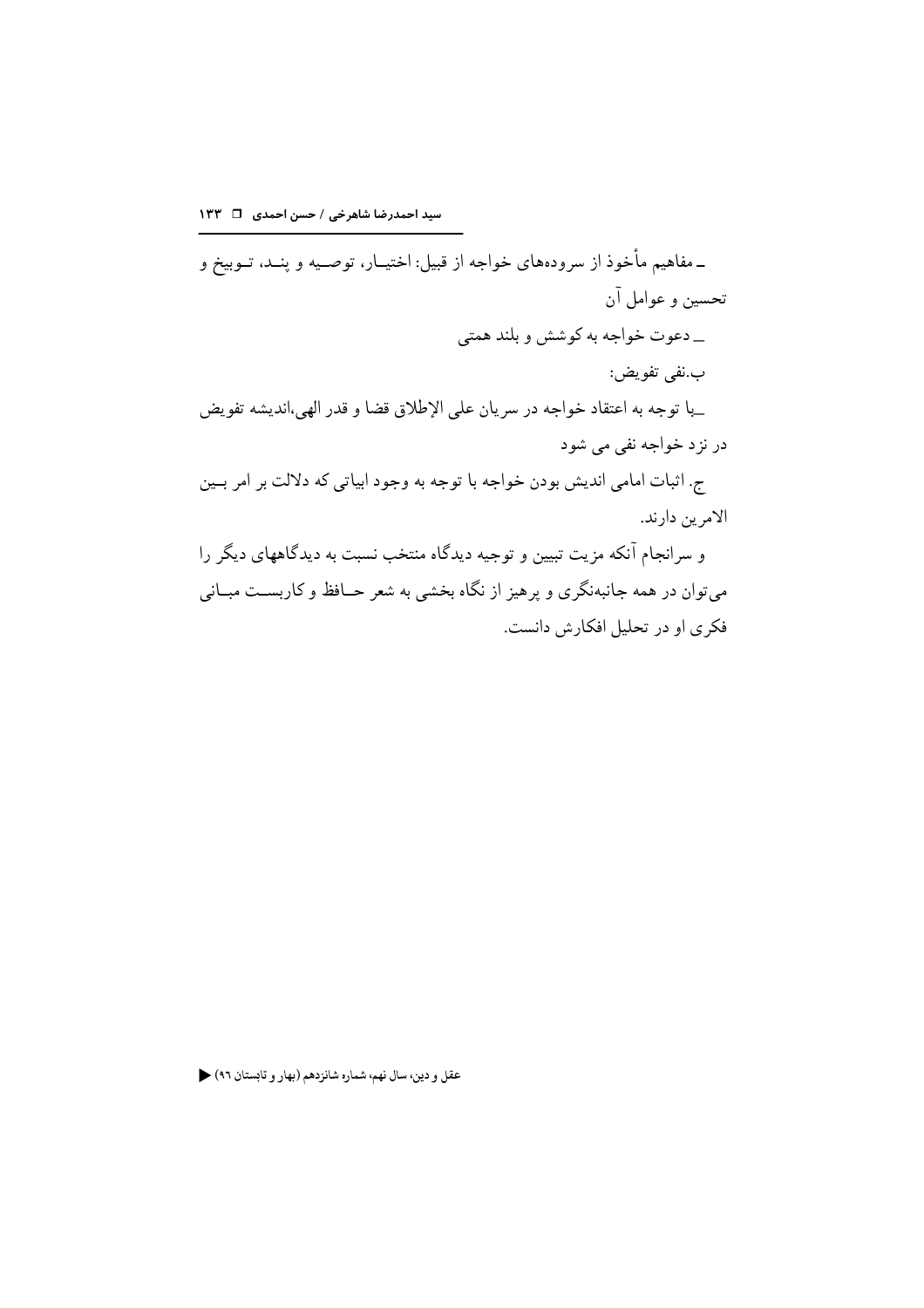ک عقل و دين، سال نهم، شماره شانزدهم (بهار و تابستان ١٣٩٦)

## منابع

١. قر آن کر يہ تر جمه فولادوند ۲. ابن بابویه، محمد بن علی (صدوق)، (۱۳۹۸)، **التوحید**، تصــحیح ســید هاشــم حســینی طهرانــی، جامعەي مدرسين، قم. ۳. استعلامی، محمد، (۱۳۸۲ش)، **درس حافظ**، انتشارات سخن، تهران. ۴. اشرف زاده، رضا، (۱۳۸۱ش)، **پیغام اهل راز**، انتشارات اساطیر، تهران. ۶. اقبال آشتیانی، عباس،(۱۳۸۹ش)، **تاریخ مغول**، انتشارات نگاه، تهران. ۷. بامداد، محمد علي، (۱۳۶۹ش)، **حافظ شناسي يا الهامات خواجه**، انتشارات ياژنگ، تهران. ٨. حافظ، شمس الدين محمد، (١٣٨٨ش)، **ديوان حافظ**، به اهتمام قزوينــي و غنــي، انتشــارات آل طه، قم. ۹. حکیمی، محمدرضا و محمود، (۱۳۸۰ش)، **الحیـاة**، ترجمـهي احمـد آرام، دفتـر نشـر فرهنـگ اسلامي، تهران. ۰۱. خرمشاهي، بهاء الدين، (۱۳۸۷ش)، حافظ، انتشارات ناهيد، تهران. ١١. خوانساري، آقا جمال، (١٣۶۶ش)، **شرح بر غرر الحكم و درر الكلم**، تحقيق و تصحيح جلال الدین حسینی ارموی، انتشارات دانشگاه تهران، تهران. ۱۲. دشتی، علی، (۱۳۹۰ش)، **نقشی از حافظ**، زوار، تهران. ۱۳. سبحانی، **جعفر، جبر و اختیار**، (۱۳۸۷ش)، نگارش علی ربانی گلپایگانی، انتشارات مؤسسهی امام صادق، لِلشَّلَةِ ، قم. ۱۴. سعادت پرور، علی، (۱۳۸۲ش)، **جمال آفتاب**، احیاء کتاب، ت<u>هران</u>. ۱۵. فولادی، محمد، (۱۳۸۱ش)، **تحلیل سیر نقد شعر حافظ**، انتشارات دانشگاه تهران، تهران.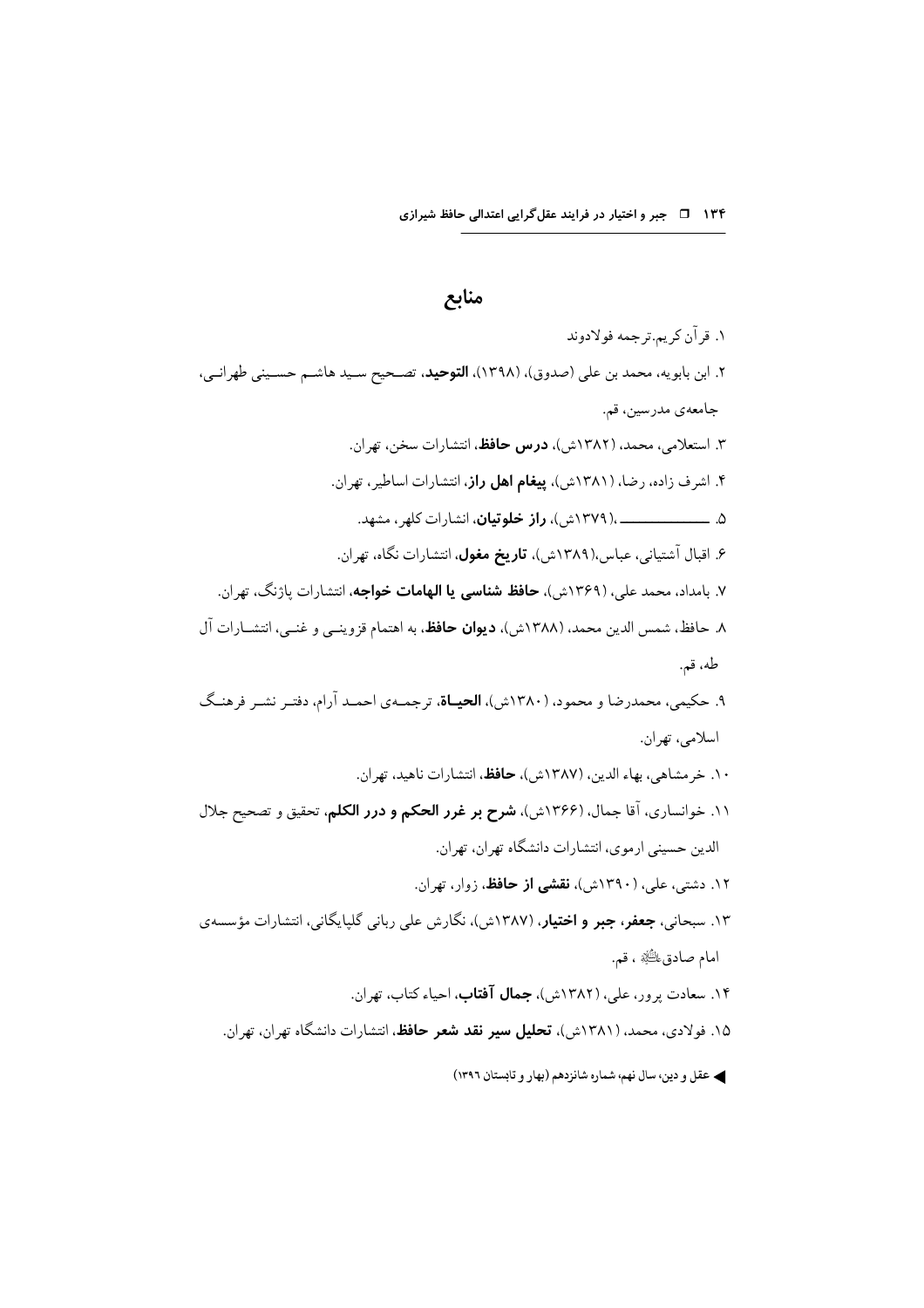۱۶. كليني، محمد بن يعقوب، (۱۳۶۵ش)، **الكافي**، دارالكتب الاسلامية، تهران. ۱۷. مجاهدی، محمد علی، (۱۳۸۳ش)، **سیری در تاریخ زندگی و برگزیدهی غزلیات حـافظ**، انتشارات حضور، قم. ١٨. مجدزاده صهبا، جواد، (بي تا)، **سخني چند در باب احوال و اشعار حافظ**، بي جا. ۱۹. مرتضوي، منوچهر، (۱۳۸۸ش)، **مكتب حافظ**، انتشارات توس، تهران. ۲۰. مستملي بخاري، اسماعيل، (۱۳۶۳ش)، **شرح التعرف لمذهب التصـوف**، تحقيــق و تصـحيح محمد روشن، انتشارات اساطیر، تهران.

- ۲۱. مطهری، مرتضی، (۱۳۸۰ش)، **مجموعه آثار**، ج۱، انتشارات صدرا، تهران.
	- ۲۲. \_ (۱۳۸۰ش)، **مجموعه آثار**، ج۳. انتشارات صدرا، تهران.
- ۲۳. ولایتی، علی اکبر، (۱۳۸۷ش)، **پویایی فرهنگ و تمـدن اسـلام و ایـران**، انتشـارات وزارت امور خارجه، تهران.